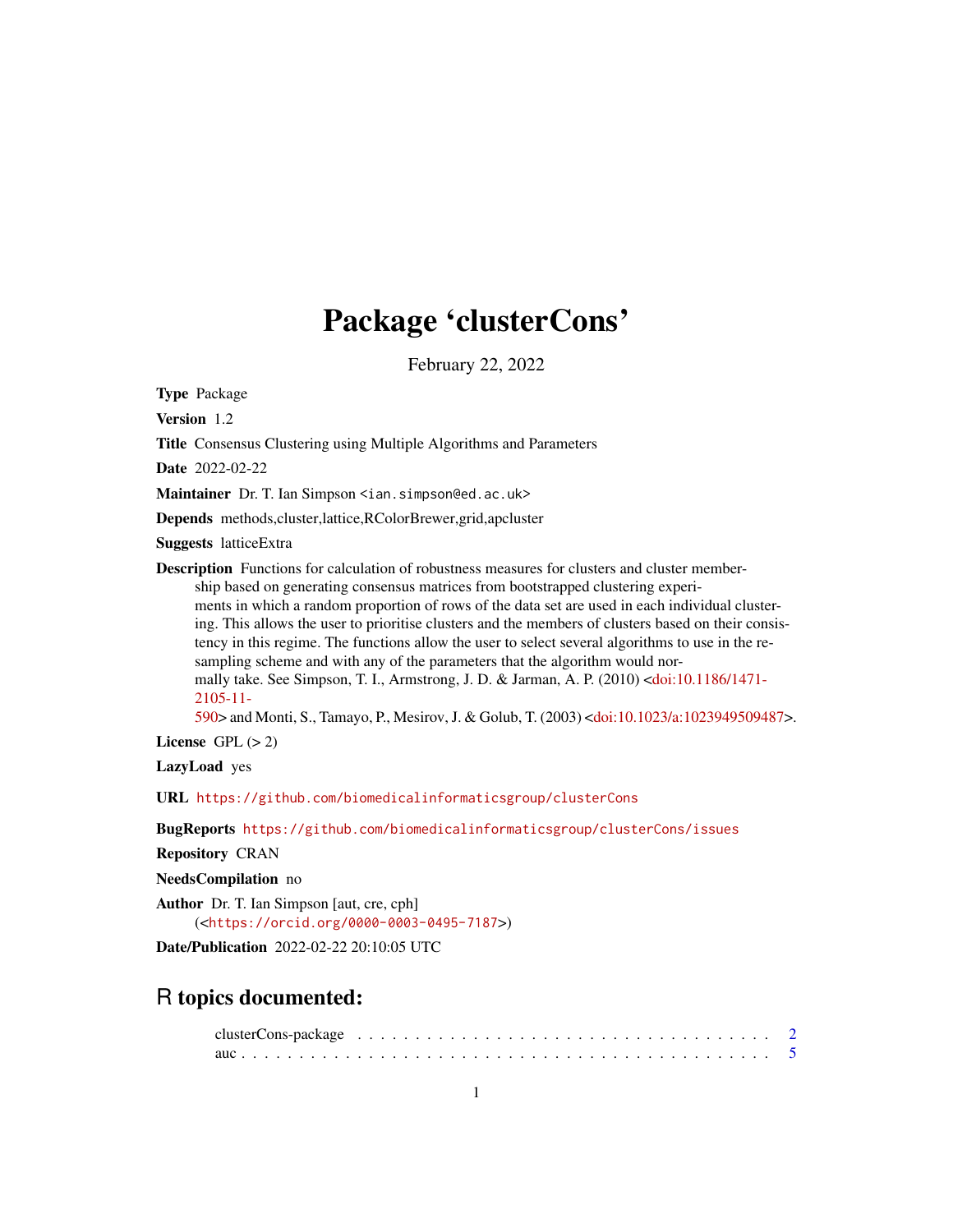<span id="page-1-0"></span>

|       |                                                                                                               | $\overline{7}$            |
|-------|---------------------------------------------------------------------------------------------------------------|---------------------------|
|       |                                                                                                               | $\overline{\phantom{0}}8$ |
|       |                                                                                                               |                           |
|       |                                                                                                               |                           |
|       |                                                                                                               |                           |
|       |                                                                                                               |                           |
|       |                                                                                                               |                           |
|       |                                                                                                               |                           |
|       |                                                                                                               |                           |
|       |                                                                                                               |                           |
|       | $expSetProcess \ldots \ldots \ldots \ldots \ldots \ldots \ldots \ldots \ldots \ldots \ldots \ldots \ldots 19$ |                           |
|       |                                                                                                               |                           |
|       |                                                                                                               |                           |
|       |                                                                                                               |                           |
|       |                                                                                                               |                           |
|       |                                                                                                               |                           |
|       |                                                                                                               |                           |
| Index |                                                                                                               | 27                        |

| clusterCons-package | Calculate consensus clustering results from re-sampled clustering ex- |
|---------------------|-----------------------------------------------------------------------|
|                     | periments with the option of using multiple algorithms and parameters |

clusterCons is a package containing functions that generate robustness measures for clusters and cluster membership based on generating consensus matrices from bootstrapped clustering experiments in which a random proportion of rows of the data set are used in each individual clustering. This allows the user to prioritise clusters and the members of clusters based on their consistency in this regime. The functions allow the user to select several algorithms to use in the re-sampling scheme and with any of the parameters that the algorithm would normally take.

# Details

| Package:  | clusterCons                                              |
|-----------|----------------------------------------------------------|
| Type:     | Package                                                  |
| Version:  | 1.0                                                      |
| Date:     | 2010-10-12                                               |
| License:  | GPL                                                      |
| LazyLoad: | yes                                                      |
| Depends:  | methods, cluster, lattice, RColorBrewer, grid, apcluster |
| Extends:  | cluster                                                  |
| Suggests: | latticeExtra                                             |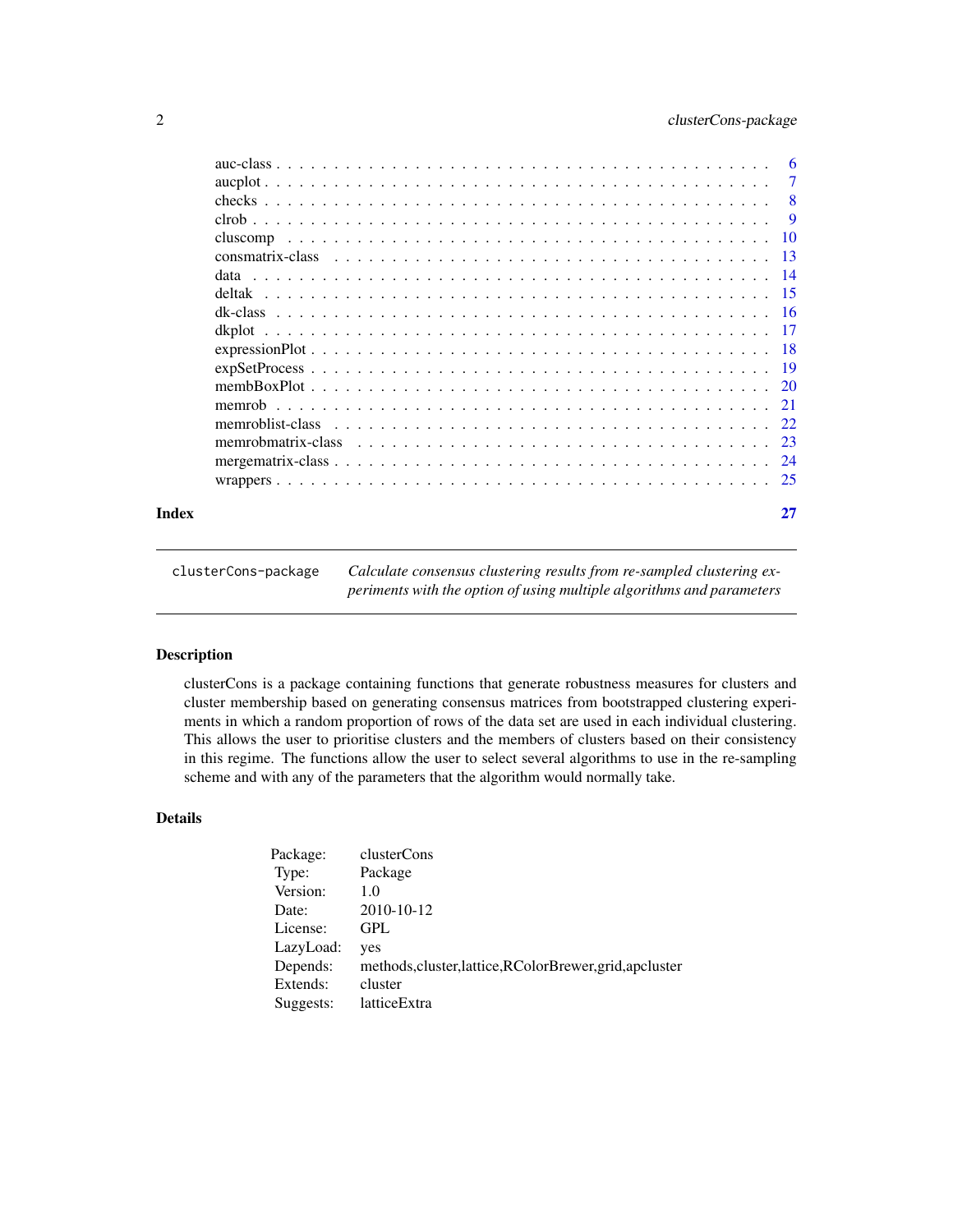# clusterCons-package 3

The user should first prepare an entirely numeric data.frame in which the conditions to be clustered are the column names and the unique ids of the entities are the row names. Compatibility of the resulting data.fram can be checked by using the data\_check function.

#### Functions to run the consensus clustering and retrieve robustness information

cluscomp - generate consensus matrices from re-sampled clustering experiments with the option of multiple algorithms and parameters

clrob - calculate the robustness of the clusters from the consensus matrix

memrob - calculate the cluster membership robustness from the consensus matrix

#### Internal functions to call the individual clustering algorithms

agnes\_clmem - wrapper for the agnes function of package cluster diana\_clmem - wrapper for the diana function of package cluster hclust\_clmem - wrapper for the hclust function of package cluster kmeans\_clmem - wrapper for the kmeans function of package cluster pam\_clmem - wrapper for the pam function of package cluster apcluster\_clmem - wrapper for the apclusterK function of package apcluster

# Functions to calculate AUC related metrics

auc - calculates the area under the curve for a series of clustering experiments with the same cluster number

aucs - calculates the areas under the curves of a series of clustering experiments over a range of cluster numbers

deltak - calculates the change in the area under the curve

# Functions to check data and object validity

data\_check - check that the provided data.frame is formatted correctly expSetProcess - extracts the data set from an object of class expressionSet validConsMatrixObject - check the validity of a consmatrix object validMergeMatrixObject - check the validity of a mergematrix object validMemRobListObject - check the validity of a membership robustness list object validMemRobMatrixObject - check the validity of a membership robustness matrix object validAUCObject - check the validity of an "auc" class object validDkObject - check the validity of an "dk" class object

#### Functions to plot out performance curves

aucplot - plot area under the curve (AUC) plots from consensus clustering results dkplot - plot change in AUC by cluster number (delta-K plot) expressionPlot - plot the original data partitioned by cluster membership membBoxPlot - plot a box and whisker plot of the membership robustness for each cluster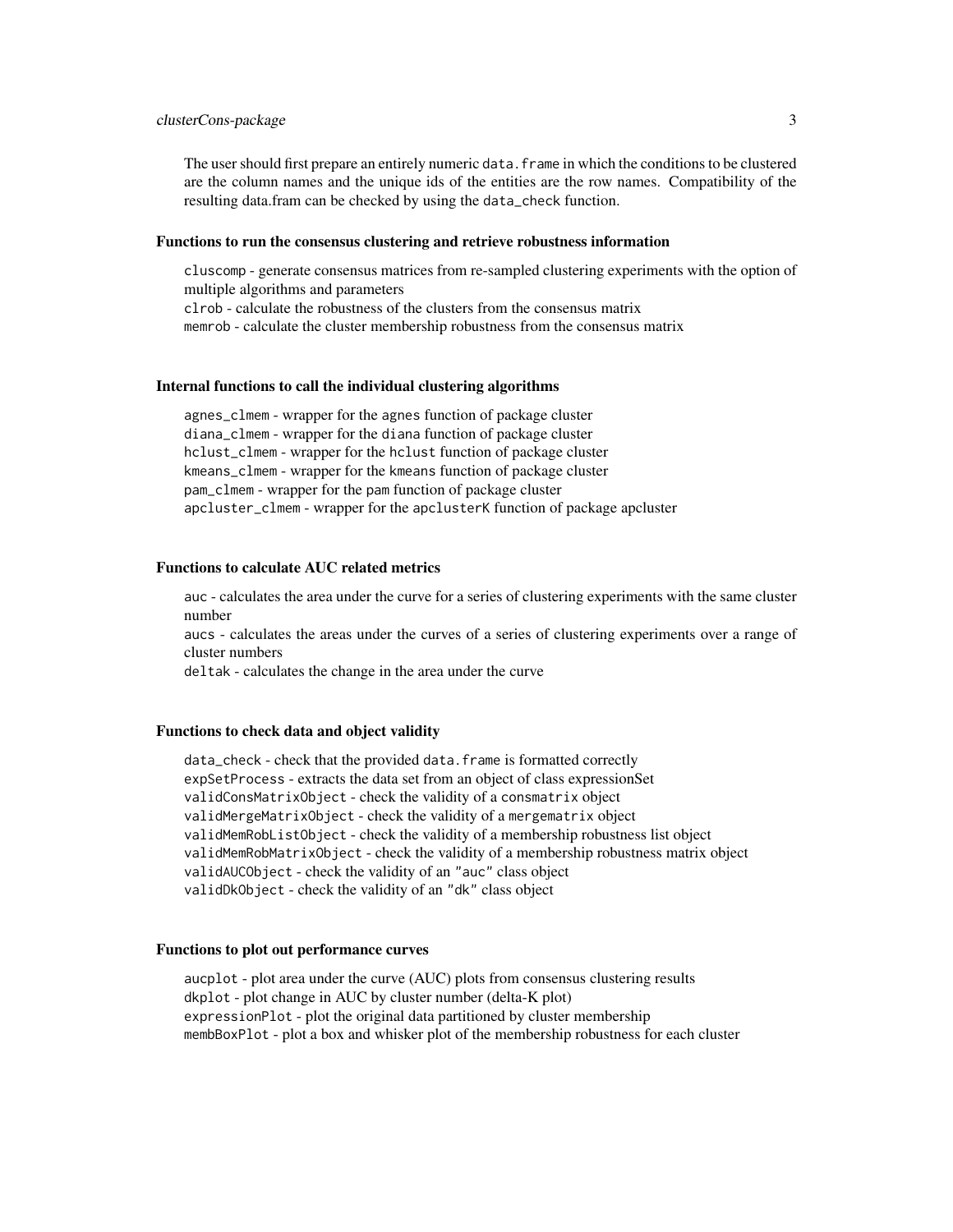# <span id="page-3-0"></span>4 clusterCons-package

#### Keywords

cluster

# See Also

[cluster](#page-0-0),[lattice](#page-0-0),[apcluster](#page-0-0)

#### Examples

#load data data(sim\_profile);

#perform consensus clustering cmr <- cluscomp(sim\_profile,algo=list('agnes','pam','kmeans'),clmin=2,clmax=7,rep=10,me

#see the consensus and merge matrices summary(cmr);

#fetch the cluster robustness for agnes consensus clustering with  $k=3$  clrob(cmr\$e1\_agnes\_k3);

#show the membership robustness for cluster 1 memrob(cmr\$e1\_agnes\_k3)\$cluster1

#show the same, but for the merge against the k=3 agnes clustering structure #note we provide the reference matrix (which is the original cluster membership for agnes where k=3) clrob(cmr\$merge\_k3,cmr\$e1\_agnes\_k3@rm memrob(cmr\$merge\_k3,cmr\$e1\_agnes\_k3@rm)\$cluster1;

#calculate the AUCs acs <- aucs(cmr);

#plot the AUC curves aucplot(acs);

#calculate the delta-Ks dks <- deltak(acs);

#plot the delta-K curves dkplot(dks);

#plot the expression profiles expressionPlot(sim\_profile,cmr\$e1\_agnes\_k3);

#plot the bwplot of membership robustness for the same membBoxPlot(memrob(cmr\$e1\_agnes\_k3));

# Author(s)

Dr. T. Ian Simpson <ian.simpson@ed.ac.uk>

# References

Merged consensus clustering to assess and improve class discovery with microarray data. Simpson TI, Armstrong JD and Jarman AP. BMC Bioinformatics 2010, 11:590.

Consensus clustering: A resampling-based method for class discovery and visualization of gene expression microarray data. Monti, S., Tamayo, P., Mesirov, J. and Golub, T. Machine Learning, 52, July 2003.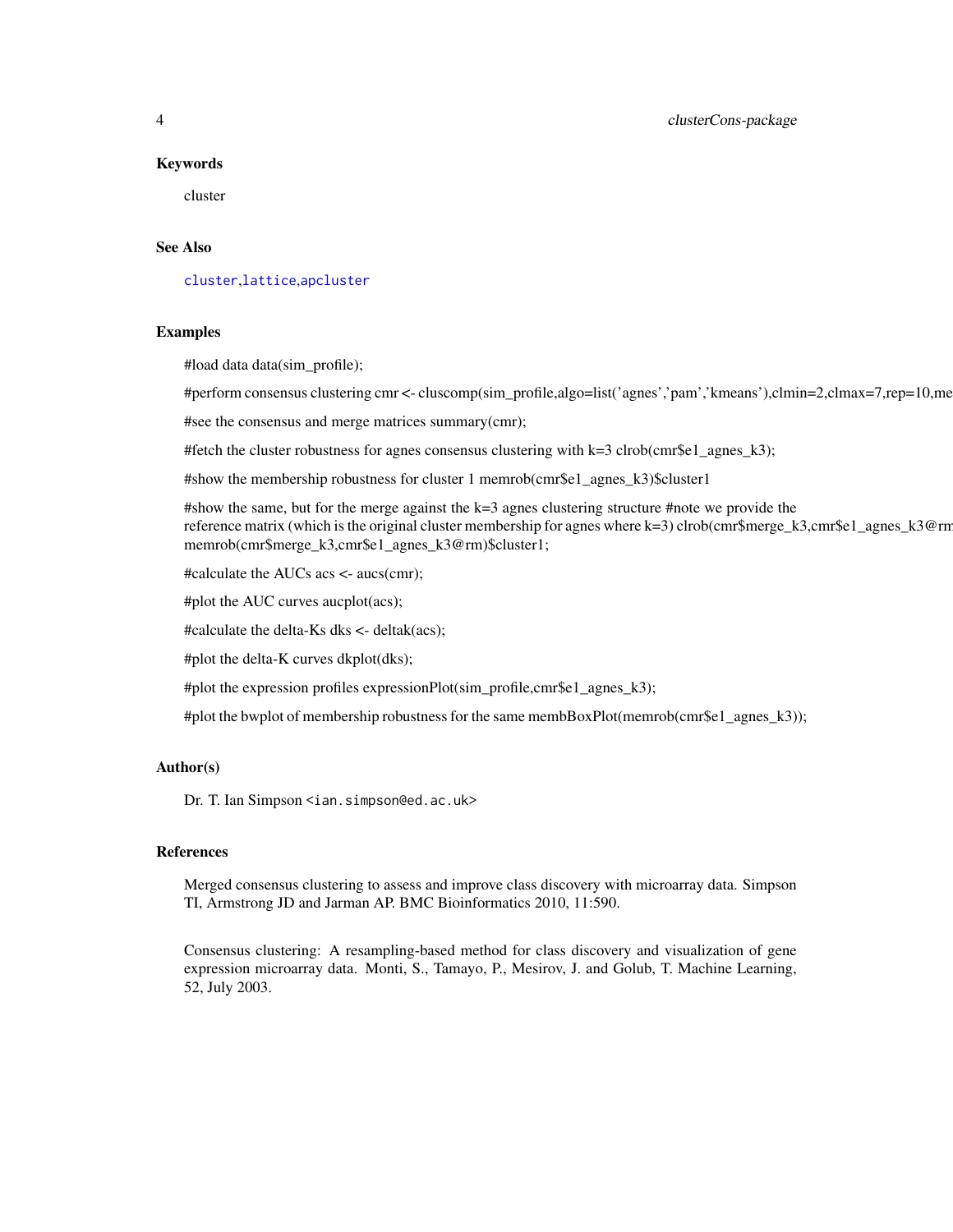These functions calculate the area under the curve (AUC) for cumulative density functions of a consensus matrix. The function auc operates on an indvidual consensus matrix whereas aucs operates on an entire cluscomp analysis result as described below.

#### Usage

 $auc(x)$ aucs(x)

# Arguments

 $x \neq y$  For auc(x), provide a numeric square data matrix such as an individual consensus matrix. For aucs(x) provide a list of "consmatrix" class objects (see [consmatrix-class](#page-12-1) for details) such as those produced directly by the [cluscomp](#page-9-1) function.

The functions will not allow any missing values (NAs).

# Value

auc(x) returns an individual AUC value.

 $aucs(x)$  returns a data.frame with the following variables.

| k    | cluster number as a factor       |
|------|----------------------------------|
| a    | algorithm identifier as a factor |
| aucs | the AUC value                    |

### Author(s)

Dr. T. Ian Simpson <ian.simpson@ed.ac.uk>

# References

Merged consensus clustering to assess and improve class discovery with microarray data. Simpson TI, Armstrong JD and Jarman AP. BMC Bioinformatics 2010, 11:590.

# See Also

[consmatrix-class](#page-12-1)

<span id="page-4-1"></span><span id="page-4-0"></span>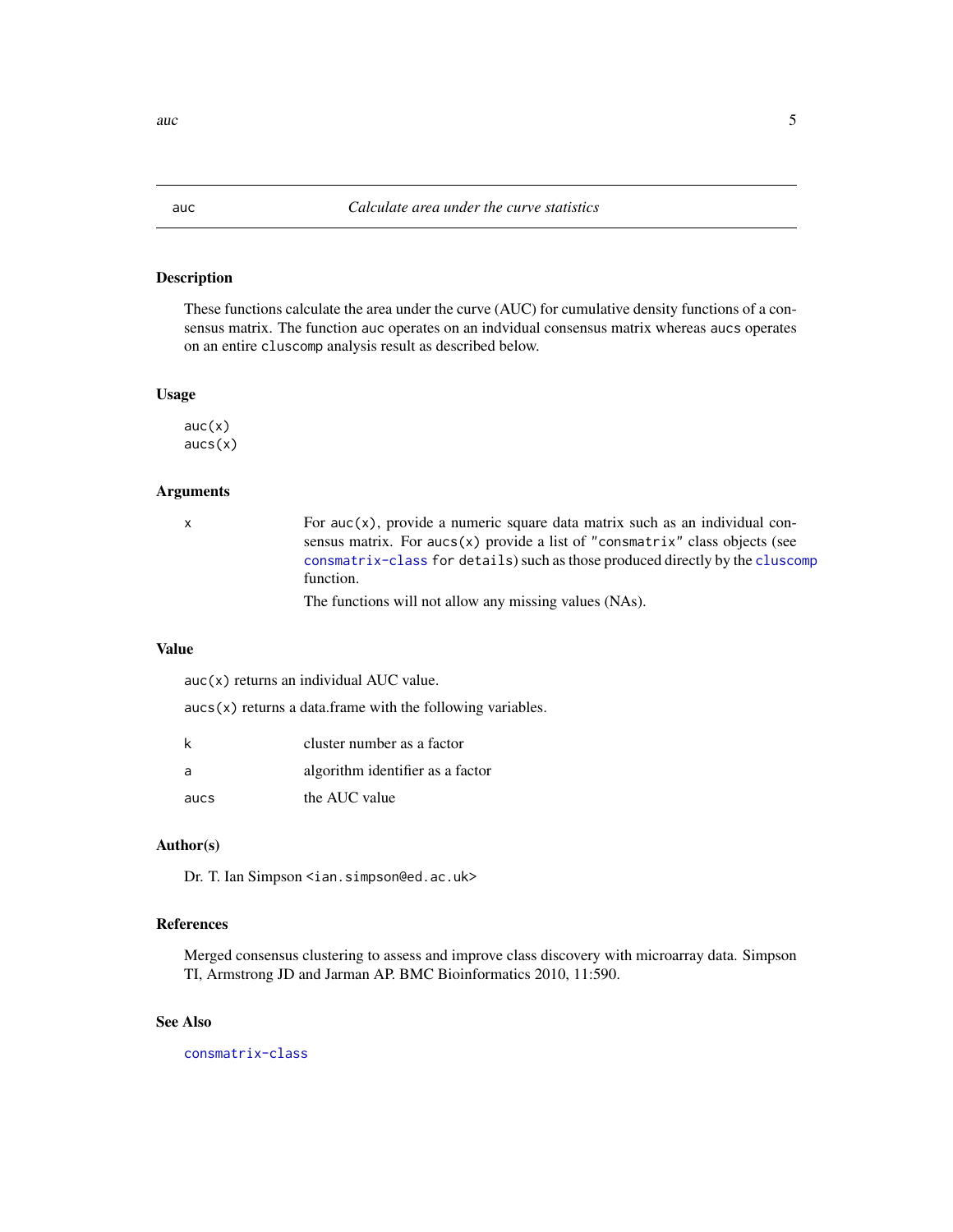<span id="page-5-0"></span>6 auc-class and  $\alpha$  auc-class and  $\alpha$  auc-class and  $\alpha$  auc-class and  $\alpha$  auc-class and  $\alpha$ 

# Examples

```
#load up a test cluscomp result
data('testcmr');
#look at the result structure
summary(testcmr);
#calculate an individual AUC value for a consensus matrix
ac <- auc(testcmr$e1_kmeans_k2@cm);
#calculate all of the AUC values from the \code{cluscomp} result for algorithm 'kmeans'
kmeanscmr <- testcmr[grep('kmeans',names(testcmr))];
acs <- aucs(kmeanscmr);
```
<span id="page-5-1"></span>auc-class *Class "auc"*

#### **Description**

Objects of class 'auc' contain a data.frame which have three variables k, a and auc as described in the [aucs](#page-4-1) function description. This class simply holds the result from a call to [aucs](#page-4-1).

# Objects from the Class

Objects can be created by calls of the form new("auc",...), although they are normally generated internally by the [aucs](#page-4-1) function.

# Author(s)

Dr. T. Ian Simpson <ian.simpson@ed.ac.uk>

# References

Merged consensus clustering to assess and improve class discovery with microarray data. Simpson TI, Armstrong JD and Jarman AP. BMC Bioinformatics 2010, 11:590.

# See Also

Also see the [aucs](#page-4-1) function.

#### Examples

showClass("auc")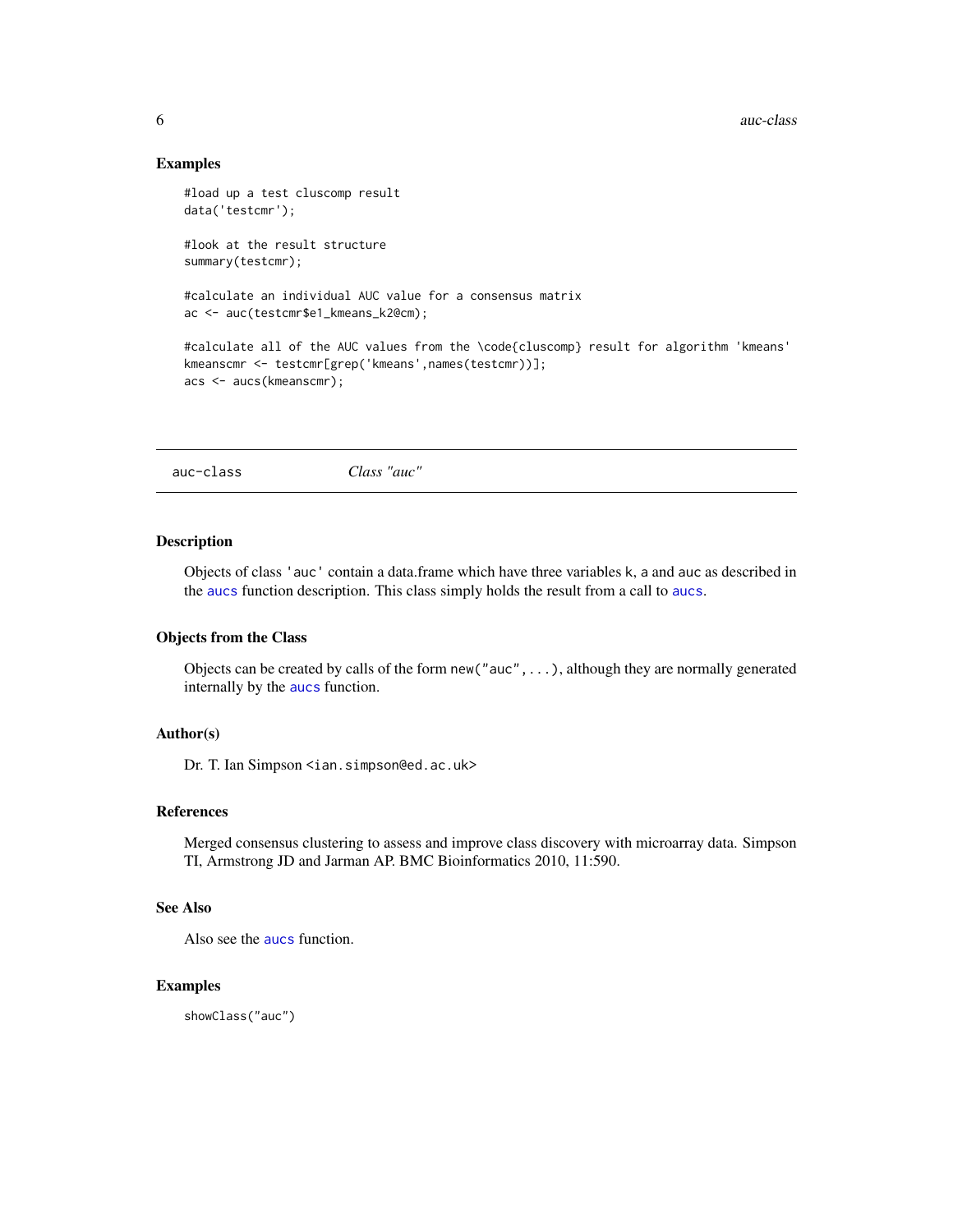<span id="page-6-0"></span>

This function uses the [lattice](#page-0-0) function [xyplot](#page-0-0) to generate an AUC plot from a valid "auc" class object (see [auc-class](#page-5-1)).

# Usage

aucplot(x)

# Arguments

x a valid "auc" class object (see [auc-class](#page-5-1)), normally generated by the [aucs](#page-4-1) function.

# Value

No return value, called for side effects

#### Author(s)

Dr. T. Ian Simpson <ian.simpson@ed.ac.uk>

# References

Merged consensus clustering to assess and improve class discovery with microarray data. Simpson TI, Armstrong JD and Jarman AP. BMC Bioinformatics 2010, 11:590.

# See Also

[consmatrix-class](#page-12-1)

# Examples

```
#load up a test cluscomp result
data('testcmr');
```
#look at the result structure summary(testcmr);

#calculate all of the AUC values from the \code{cluscomp} result for algorithm 'kmeans' kmeanscmr <- testcmr[grep('kmeans',names(testcmr))]; acs <- aucs(kmeanscmr);

#plot the AUC curve aucplot(acs);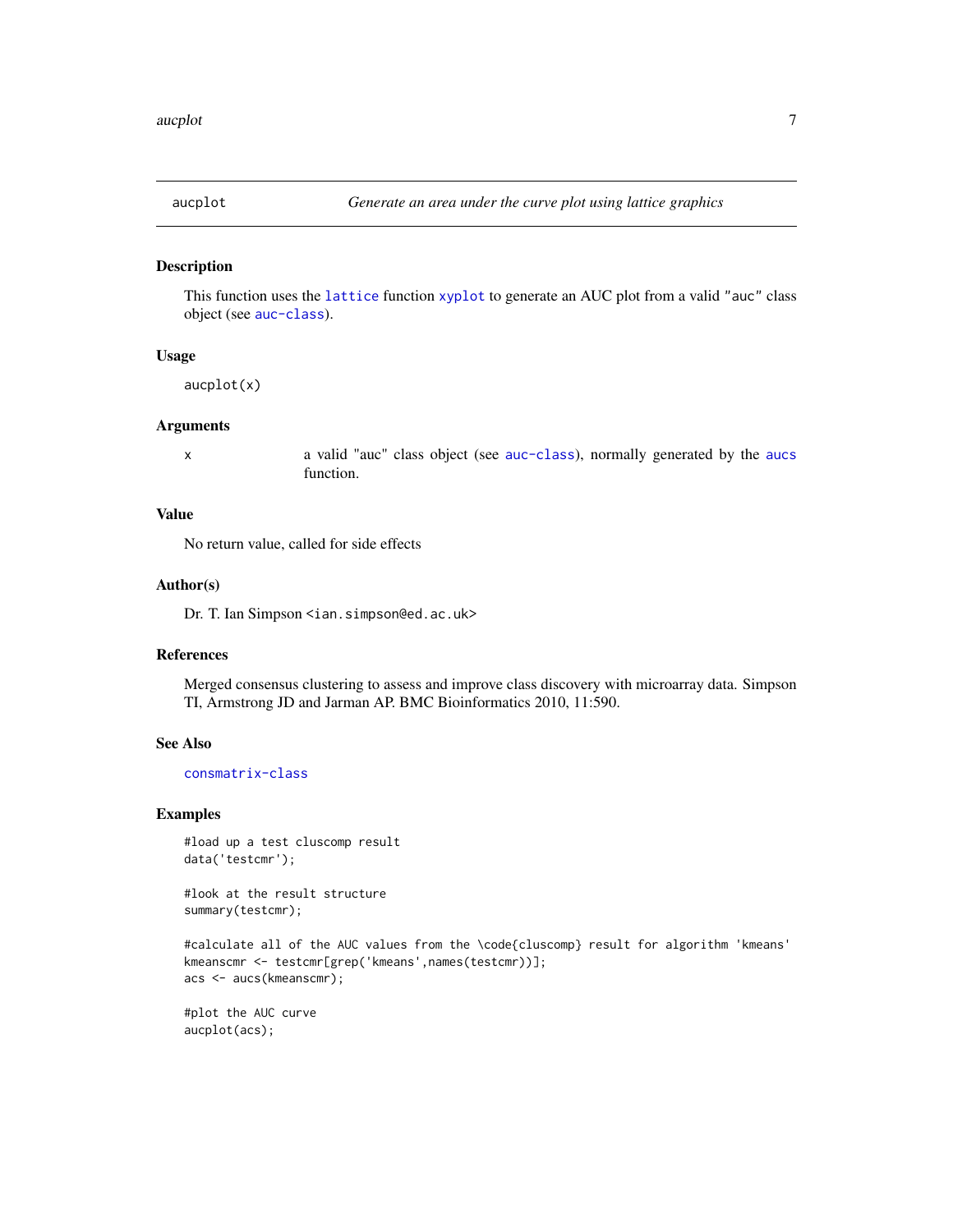<span id="page-7-1"></span><span id="page-7-0"></span>These methods are mainly internal although the user may like to check their original data using data\_check before they perform consensus clustering experiments.

# Usage

```
data_check(x)
validConsMatrixObject(object)
validMemRobListObject(object)
validMemRobMatrixObject(object)
validMergeMatrixObject(object)
validAUCObject(object)
validDkObject(object)
```
# Arguments

|        | The data frame object to be checked prior to using with the cluscomp function. |
|--------|--------------------------------------------------------------------------------|
| object | The object to be checked with the suitable function by type. These are used    |
|        | internally by several of the functions in the package.                         |

# Value

returns TRUE if check is passed or an error message if it is not

# Author(s)

Dr. T. Ian Simpson <ian.simpson@ed.ac.uk>

# References

Merged consensus clustering to assess and improve class discovery with microarray data. Simpson TI, Armstrong JD and Jarman AP. BMC Bioinformatics 2010, 11:590.

# Examples

```
#load data
data(sim_profile);
```
#check if this can be used by cluscomp data\_check(sim\_profile);

```
#perform a clusomp run
cmr <- cluscomp(sim_profile,clmin=2,clmax=2,rep=10);
```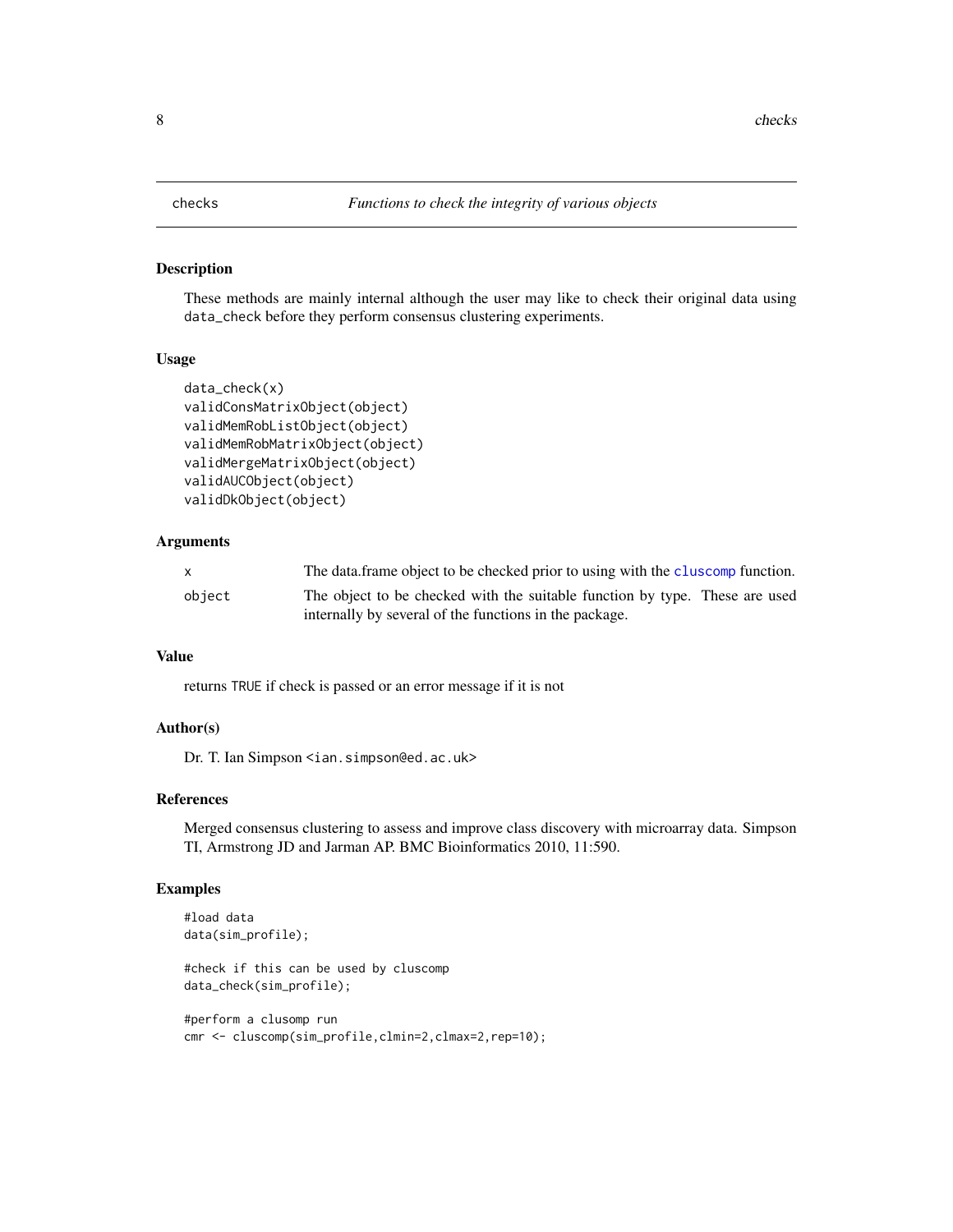#### <span id="page-8-0"></span>clrob 9

#check one of the consensus matrices validConsMatrixObject(cmr\$e1\_kmeans\_k2)

<span id="page-8-1"></span>clrob *Calculate the cluster robustness from consensus clustering results*

# Description

This function calculates the cluster robustness from a [consmatrix](#page-12-2) or [mergematrix](#page-23-1) class object.

# Usage

clrob(x,rm)

# Arguments

| x  | either a consmatrix or mergematrix object.                                                                                                                                                                                                                                                                                                                  |
|----|-------------------------------------------------------------------------------------------------------------------------------------------------------------------------------------------------------------------------------------------------------------------------------------------------------------------------------------------------------------|
| rm | (optional) if a mergematrix object is passed then you must provide a reference<br>clustering structure to calculate cluster robustness against. These structures are<br>stored with every consmatrix object in the 'rm' slot. You would normally select<br>a reference matrix for a cluster number matching that of the mergematrix (see<br>example below). |

# Value

Returns a data.frame of the cluster robustness values indexed by cluster number.

# Author(s)

Dr. T. Ian Simpson <ian.simpson@ed.ac.uk>

# References

Merged consensus clustering to assess and improve class discovery with microarray data. Simpson TI, Armstrong JD and Jarman AP. BMC Bioinformatics 2010, 11:590.

# See Also

Also see [cluscomp](#page-9-1), [consmatrix](#page-12-2) and [mergematrix](#page-23-1).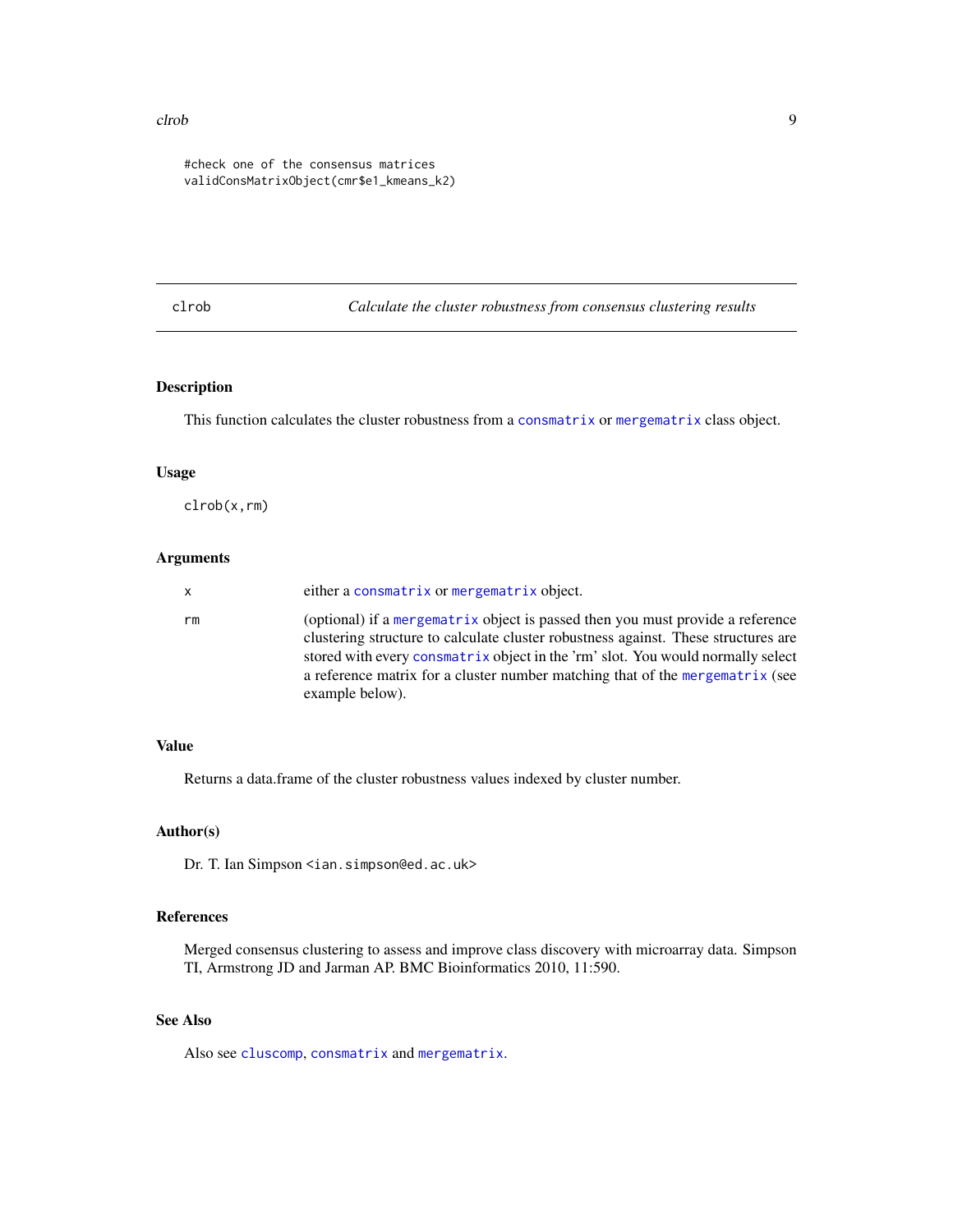# Examples

#load cmr (consensus clustering result produced by cluscomp) data(testcmr);

#calculate the cluster robustness of the consensus matrix for pam where k=4 clrob(testcmr\$e1\_kmeans\_k4);

#calculate the cluster robustness of the merge matrix in reference #to the clustering structrure of pam where k=4 clrob(testcmr\$merge\_k4,testcmr\$e1\_kmeans\_k4@rm);

<span id="page-9-1"></span>cluscomp *Perform consensus clustering with the option of using multiple algorithms and parameters and merging*

# **Description**

Calculates an NxN consensus matrix for each clustering experiment performed where each entry has a value between 0 (never observed) and 1 (always observed)

When running with more than one algorithm or with the same algorithm and multiple conditions a consensus matrix will be generated for each. These can optionally be merged into a [mergematrix](#page-23-1) by cluster number by setting merge=1.

#### Usage

```
cluscomp(
  x,
  diss=FALSE,
  algorithms = list("kmeans"),
  alparams = list(),
  alweights = list(),
  clmin = 2,
  clmax = 10,
  prop = 0.8,
  reps = 50,
  merge = \theta\lambda
```
#### Arguments

x data.frame of numerical data with conditions as the column names and unique ids as the row names. All variables must be numeric. Missing values(NAs) are not allowed. Optionally you can pass a distance matrix directly, in which case you must ensure that the distance matrix is a data.frame and that the row and column names match each other (as the distance matrix is a pair-wise distance calculation).

<span id="page-9-0"></span>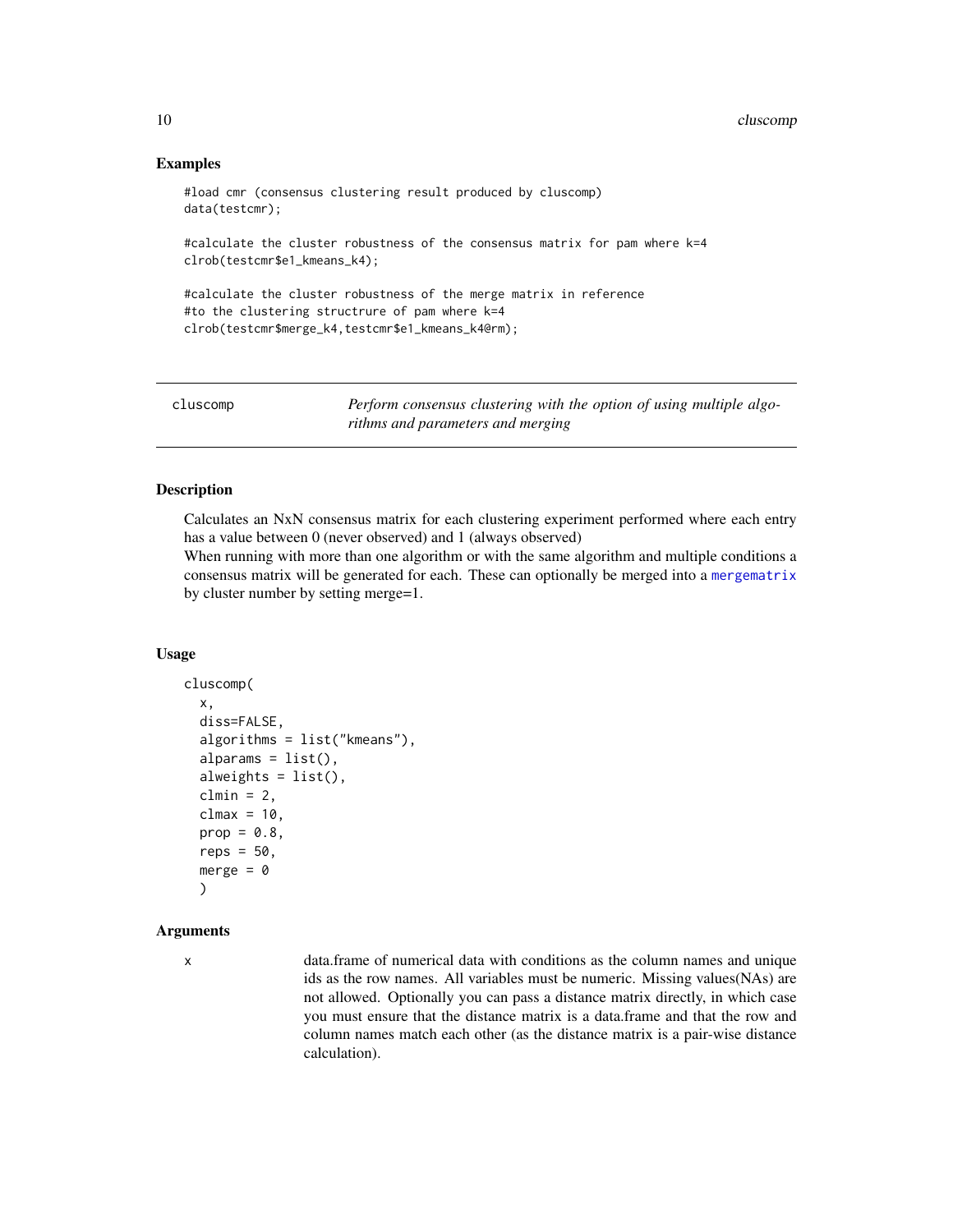#### <span id="page-10-0"></span>cluscomp and the contract of the contract of the contract of the contract of the contract of the contract of the contract of the contract of the contract of the contract of the contract of the contract of the contract of t

| diss       | set to TRUE if you are providing a distance matrix, default is FALSE                                                                                                                     |
|------------|------------------------------------------------------------------------------------------------------------------------------------------------------------------------------------------|
| algorithms | list of algorithm names which can be drawn from 'agnes','diana','pam','kmeans'<br>or 'hclust'. The user can also write a simple wrapper for any other clustering<br>method (see details) |
| alparams   | list of algorithm paramter lists using the same specification as for the individual<br>algorithm called (see details)                                                                    |
| alweights  | list of integer weights for each algorithm (only used when merging consensus<br>results between algorithms)                                                                              |
| clmin      | integer for the smallest cluster number to consider                                                                                                                                      |
| clmax      | integer for the largest cluster number to consider                                                                                                                                       |
| prop       | numeric for the proportion of rows to sample during the process. Must be be-<br>tween 0 and 1                                                                                            |
| reps       | integer for the number of iterations to perform per clustering                                                                                                                           |
| merge      | an integer indicating whether you also want the merged matrices $(1)$ or just the<br>consensus ones $(0)$ , accepts only 1 or 0.                                                         |

# Details

[cluscomp](#page-9-1) is an implementation of a consensus clustering methodology first proposed by Monti et al. (2003) in which the connectivity between any two members of a data matrix is tested by resampling statistics. The principle is that by only sampling a random proportion of rows in the data matrix and performing many clustering experiments we can capture information about the robustness of the clusters identified by the full unsampled clustering result.

For each re-sampling experiment run a zero square matrix is created with identical rows and columns matching the unique ids of the rows of the data matrix, this matrix is called the connectivity matrix. A second identically sized matrix is created to count the number of times that any pair of row ids are called in any one re-sampled clustering. This matrix is called the identity matrix. For each iteration within the experiment the rows sampled are recorded in the identity matrix and then the co-occurrence of all pairs are recorded in the connectivity matrix. These values are incremented for each iteration until finally a conensensus matrix is generated by dividing the connectivity matrix by the identity matrix.

The consensus matrix is the raw output from [cluscomp](#page-9-1) implemented as a class [consmatrix](#page-12-2). If the user has specified to return a merged matrix in addition to the consensus matrices then for each clustering with the same k (cluster number value) an object of class [mergematrix](#page-23-1) is also returned in the list which is identical to a [consmatrix](#page-12-2) with the exception that the 'cm' slot is occupied by the merged matrix (a weighted average of all the consensus matrices for the cluster number matched consensus matrices) and there is no reference matrix slot (as there is no reference clustering for the merge). The user should instead call the [memrob](#page-20-1) function using the merge matrix and providing a reference matrix from one of the cluster number matched [consmatrix](#page-12-2) objects from which the merge was generated. This provides a way to quantify the difference between single and multi-algorithm resampling schemes.

#### Value

a list of objects of class [consmatrix](#page-12-2) and (if merge specified) [mergematrix](#page-23-1). See [consmatrix](#page-12-2) and [mergematrix](#page-23-1) for details.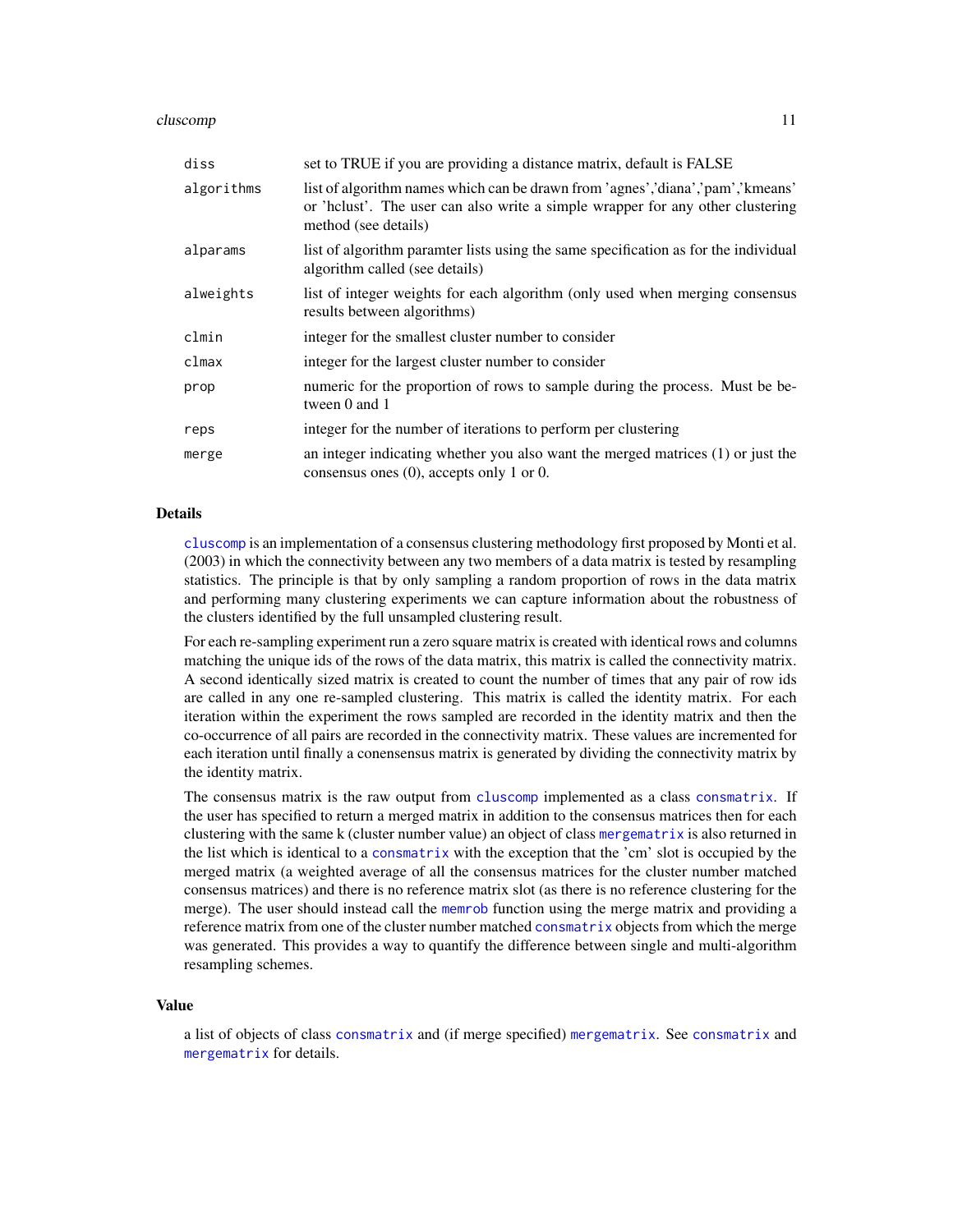#### <span id="page-11-0"></span>Author(s)

Dr. T. Ian Simpson <ian.simpson@ed.ac.uk>

# References

Merged consensus clustering to assess and improve class discovery with microarray data. Simpson TI, Armstrong JD and Jarman AP. BMC Bioinformatics 2010, 11:590.

Consensus clustering: A resampling-based method for class discovery and visualization of gene expression microarray data. Monti, S., Tamayo, P., Mesirov, J. and Golub, T. Machine Learning, 52, July 2003.

# See Also

[cluster](#page-0-0),[clrob](#page-8-1),[memrob](#page-20-1)

# Examples

#load test data data(sim\_profile);

```
#perform a group of re-sampling clustering experiments accepting default parameters
#for the clustering algorithms
cmr <- cluscomp(
sim_profile,
algorithms=list('kmeans','pam'),
merge=1,
clmin=2,
clmax=5,
reps=5
)
#display resulting matrices contained in the consensus result list
summary(cmr);
```
#display the cluster robusteness for the kmeans k=4 consensus matrix clrob(cmr\$e2\_pam\_k4);

```
#plot a heatmap of the consensus matrix, note you access the cluster matrix object
#through the cm slot
#heatmap(cmr$e2_pam_k4@cm);
```

```
#display the membership robustness for kmeans k=4 cluster 1
memrob(cmr$e2_pam_k4)$cluster1;
```

```
#merged consensus example
#data(testcmr);
```
#calculate the membership robustness for the merge matrix when cluster number k=4, #in reference to the pam scaffold. (see memrob for more details).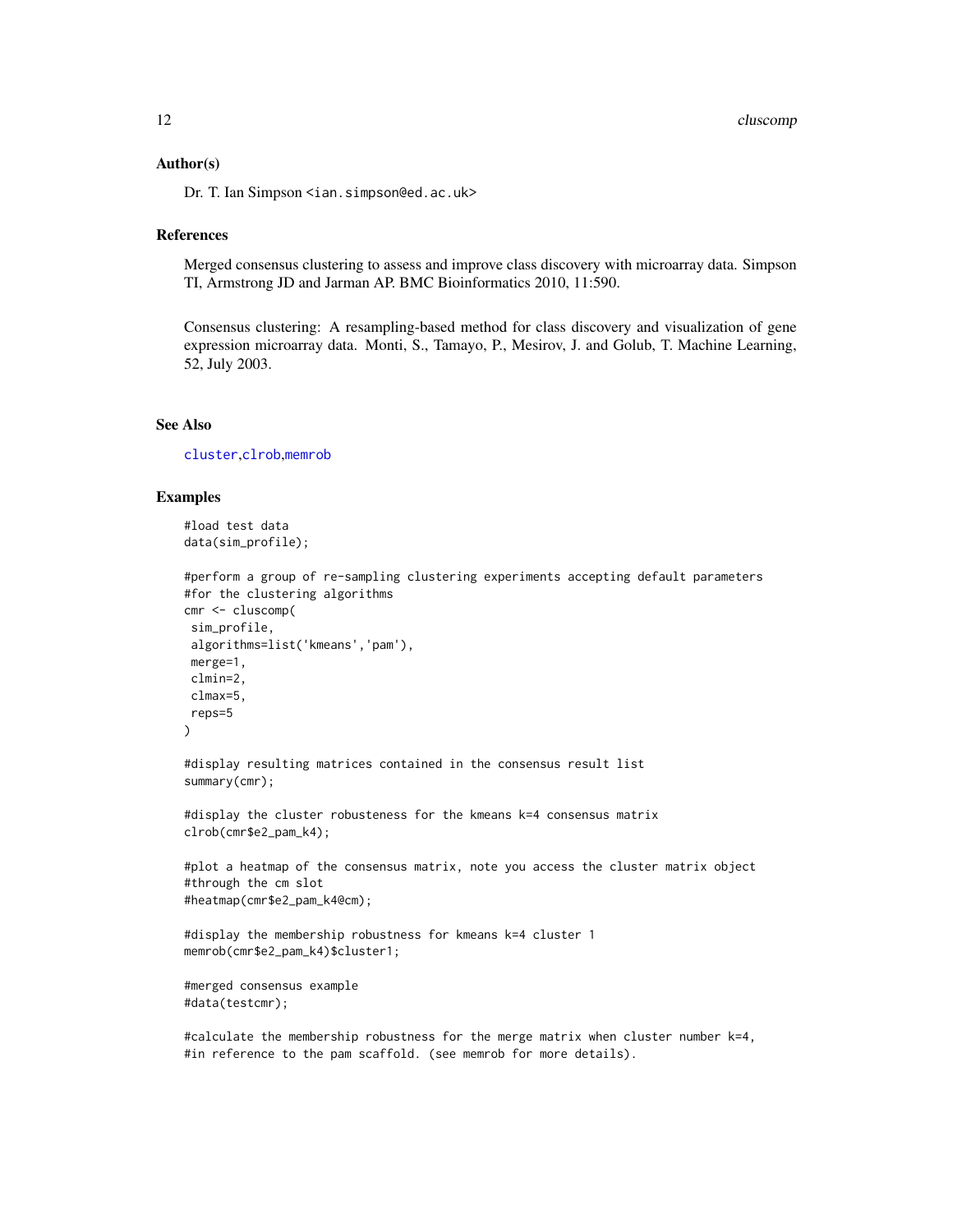#### <span id="page-12-0"></span>consmatrix-class 13

#mr <- memrob(testcmr\$merge\_k4,testcmr\$e1\_kmeans\_k4@rm);

```
#show the membership robustness for cluster 1
#mr$cluster1;
```
<span id="page-12-1"></span>consmatrix-class *Class "consmatrix"*

# <span id="page-12-2"></span>**Description**

Objects of class 'consmatrix' are created to hold the results of a consensus clustering experiment along with the necessary ancillary data to allow the subsequent downstream calculations such as cluster and membership robustness. In addition the object holds the original call made when running [cluscomp](#page-9-1).

# Objects from the Class

Objects can be created by calls of the form new ("consmatrix",...), but are normally created internally by the [cluscomp](#page-9-1) function to store consensus matrices and their associated meta-data.

#### **Slots**

- cm: Object of class "matrix" the consensus matrix itself
- rm: Object of class "data.frame" the cluster membership of the full (i.e. not consensus) clustering result when the current algorith is called with the same algorithm parameters as the consensus clustering run. This is needed to be able to work with merge matrices that need a clustering structure on which to operate to produce cluster and membership robustness values.
- a: Object of class "character" the clustering algorithm name
- k: Object of class "numeric" the cluster number (k) used
- call: Object of class "call" the original parameters passed to cluscomp for provenance and reproducibility

#### Author(s)

Dr. T. Ian Simpson <ian.simpson@ed.ac.uk>

#### References

Merged consensus clustering to assess and improve class discovery with microarray data. Simpson TI, Armstrong JD and Jarman AP. BMC Bioinformatics 2010, 11:590.

# See Also

See Also [cluscomp](#page-9-1)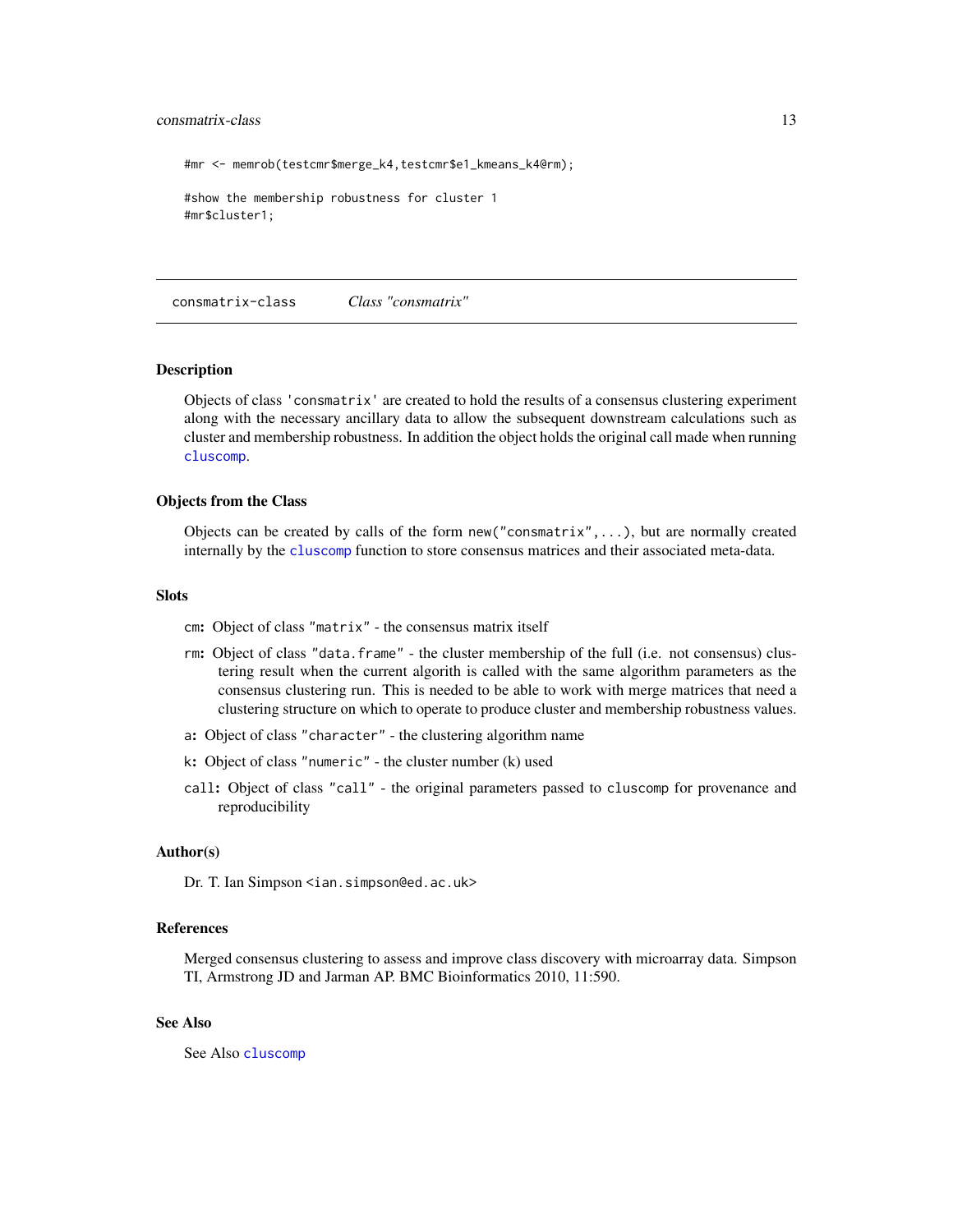# Examples

```
showClass("consmatrix");
#you can access the slots in useful ways
#load a cmr
data(testcmr);
#get a consensus clustering matrix via the 'cm' slot
cm <- testcmr$e1_kmeans_k4@cm;
#this can be used as a distance matrix, e.g. for a heatmap
heatmap(cm);
#or as a new distance matrix
dm <- data.frame(cm) #first convert to a data.frame
#make sure names are the same for rows and columns
names(dm) <- row.names(dm);
#you need to explicitly tell cluscomp that you are passing a distance matrix
cmr2 <- cluscomp(dm,diss=TRUE,clmin=2,clmax=4,rep=2);
#for merge consensus clustering you take advantage of the reference matrix (rm) slot
#cluster robustness for agnes with cluster number (k) = 3
clrob(testcmr$merge_k3,testcmr$e1_kmeans_k3@rm);
#membership robustness for cluster 1
memrob(testcmr$merge_k3,testcmr$e1_kmeans_k3@rm)$cluster1;
```
data *Data sets for the clusterCons package*

# **Description**

These data sets are used by the examples in the package function descriptions and allow the user to explore the functionality of the package

#### Usage

```
data(golub);
data(sim_class);
data(sim_profile);
data(testcmr);
```
#### Format

golub : data.frame of gene expression values for 999 genes for 38 leukemia patients (1-27) ALL and (28-38) AML. sim\_class : data.frame of 200 simulated gene expression values for 30 conditions where there are 4 discrete classes of expression profile, for testing clustering with the transposed data (clustering by column). sim\_profile : data.frame of 120 simulated gene expression values for

<span id="page-13-0"></span>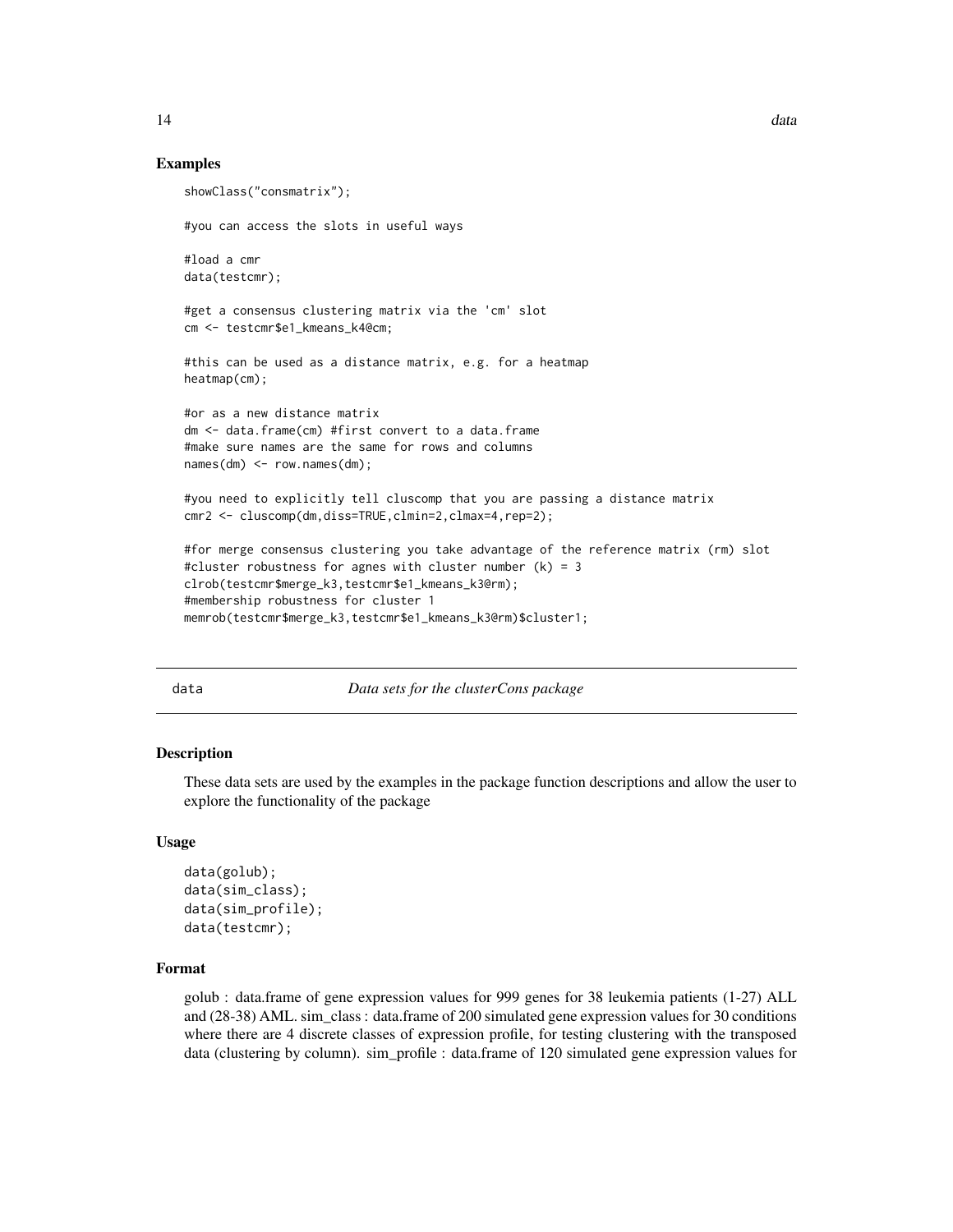#### <span id="page-14-0"></span>deltak 15

4 conditions where there are 4 discrete classes of expression profile, for testing general clustering (clustering by row). testcmr : list of consensus and merge matrix results from a [cluscomp](#page-9-1) run (see [consmatrix-class](#page-12-1) and [mergematrix-class](#page-23-2)).

# Author(s)

Dr. T. Ian Simpson <ian.simpson@ed.ac.uk>

#### References

Merged consensus clustering to assess and improve class discovery with microarray data. Simpson TI, Armstrong JD and Jarman AP. BMC Bioinformatics 2010, 11:590.

Molecular classification of cancer: class discovery and class prediction by gene expression monitoring. Golub, TR and Slonim, DK and Tamayo, P and Huard, C and Gaasenbeek, M and Mesirov, JP and Coller, H and Loh, ML and Downing, JR and Caligiuri, MA and Bloomfield, CD and Lander, ES. Science 1999, 286:531-537

# Examples

```
#cluster by class
data(sim_class);
cutree(agnes(t(sim_class)),4);
#cluster by profile
data(sim_profile);
cutree(agnes(sim_profile),4);
```
<span id="page-14-1"></span>deltak *Function to calculate the change in the area under the curve (AUC) across a range of cluster number values*

# Description

This function takes an "auc" class object and calculates the difference in AUC value by cluster number (called delta-K). Peaks in delta-K coincide with the cluster numbers that are most robust and provide estimates for the optimal cluster number.

#### Usage

deltak(x)

#### Arguments

x a valid "auc" class object, normally provided as a result from the [aucs](#page-4-1) function.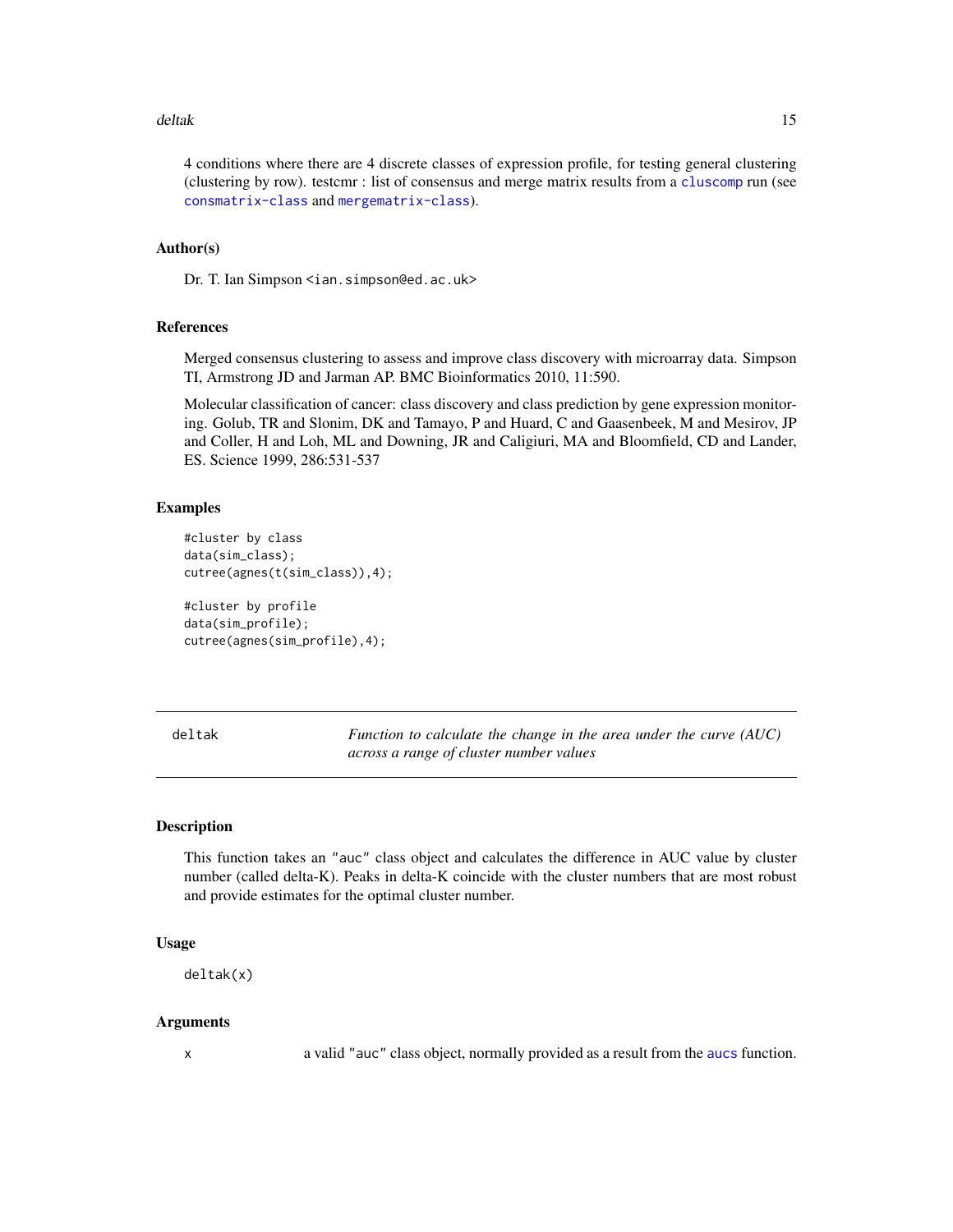#### <span id="page-15-0"></span>16 dk-class

# Value

 $delta(x)$  returns a data.frame with the following variables.

| k  | cluster number as a factor       |
|----|----------------------------------|
| a  | algorithm identifier as a factor |
| dk | the delta-K value                |

# Author(s)

Dr. T. Ian Simpson <ian.simpson@ed.ac.uk>

#### References

Merged consensus clustering to assess and improve class discovery with microarray data. Simpson TI, Armstrong JD and Jarman AP. BMC Bioinformatics 2010, 11:590.

# See Also

Also see the [aucs](#page-4-1) function.

#### Examples

#load a test cluscomp result set data(testcmr)

#calculate all of the AUC values from the \code{cluscomp} result for algorithm 'kmeans' kmeanscmr <- testcmr[grep('kmeans',names(testcmr))]; acs <- aucs(kmeanscmr);

#calculate the delta-K values dks <- deltak(acs);

<span id="page-15-1"></span>

dk-class *Class "dk"*

# **Description**

Objects of class 'dk' contain a data.frame which have three variables k, a and deltak as described in the [deltak](#page-14-1) function description. This class simply holds the result from a call to deltak.

#### Objects from the Class

Objects can be created by calls of the form new("dk",...), although they are normally generated internally by the [deltak](#page-14-1) function.

# Author(s)

Dr. T. Ian Simpson <ian.simpson@ed.ac.uk>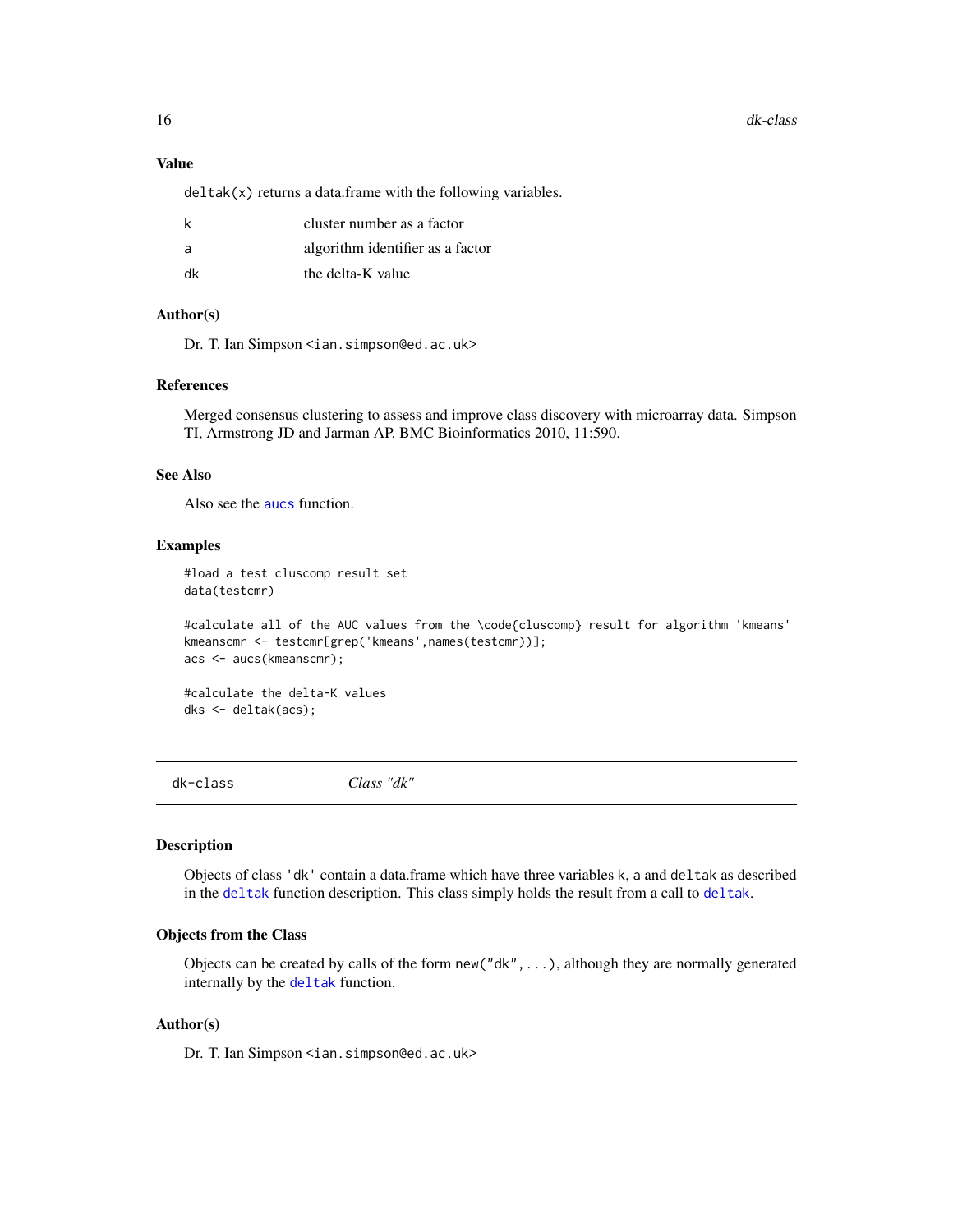#### <span id="page-16-0"></span>dkplot that the contract of the contract of the contract of the contract of the contract of the contract of the contract of the contract of the contract of the contract of the contract of the contract of the contract of th

# References

Merged consensus clustering to assess and improve class discovery with microarray data. Simpson TI, Armstrong JD and Jarman AP. BMC Bioinformatics 2010, 11:590.

# See Also

Also see the [aucs](#page-4-1) function.

#### Examples

showClass("dk")

dkplot *Generate a delta-K plot from area under the curve (AUC) values across multiple cluster numbers.*

# Description

This function uses the [lattice](#page-0-0) function [xyplot](#page-0-0) to generate an delta-K plot from a valid "dk" class object (see [dk-class](#page-15-1)).

#### Usage

dkplot(x)

# Arguments

x a valid "dk" class object (see [dk-class](#page-15-1)), normally generated by the [deltak](#page-14-1) function.

# Value

No return value, called for side effects

# Author(s)

Dr. T. Ian Simpson <ian.simpson@ed.ac.uk>

# References

Merged consensus clustering to assess and improve class discovery with microarray data. Simpson TI, Armstrong JD and Jarman AP. BMC Bioinformatics 2010, 11:590.

# See Also

[consmatrix-class](#page-12-1)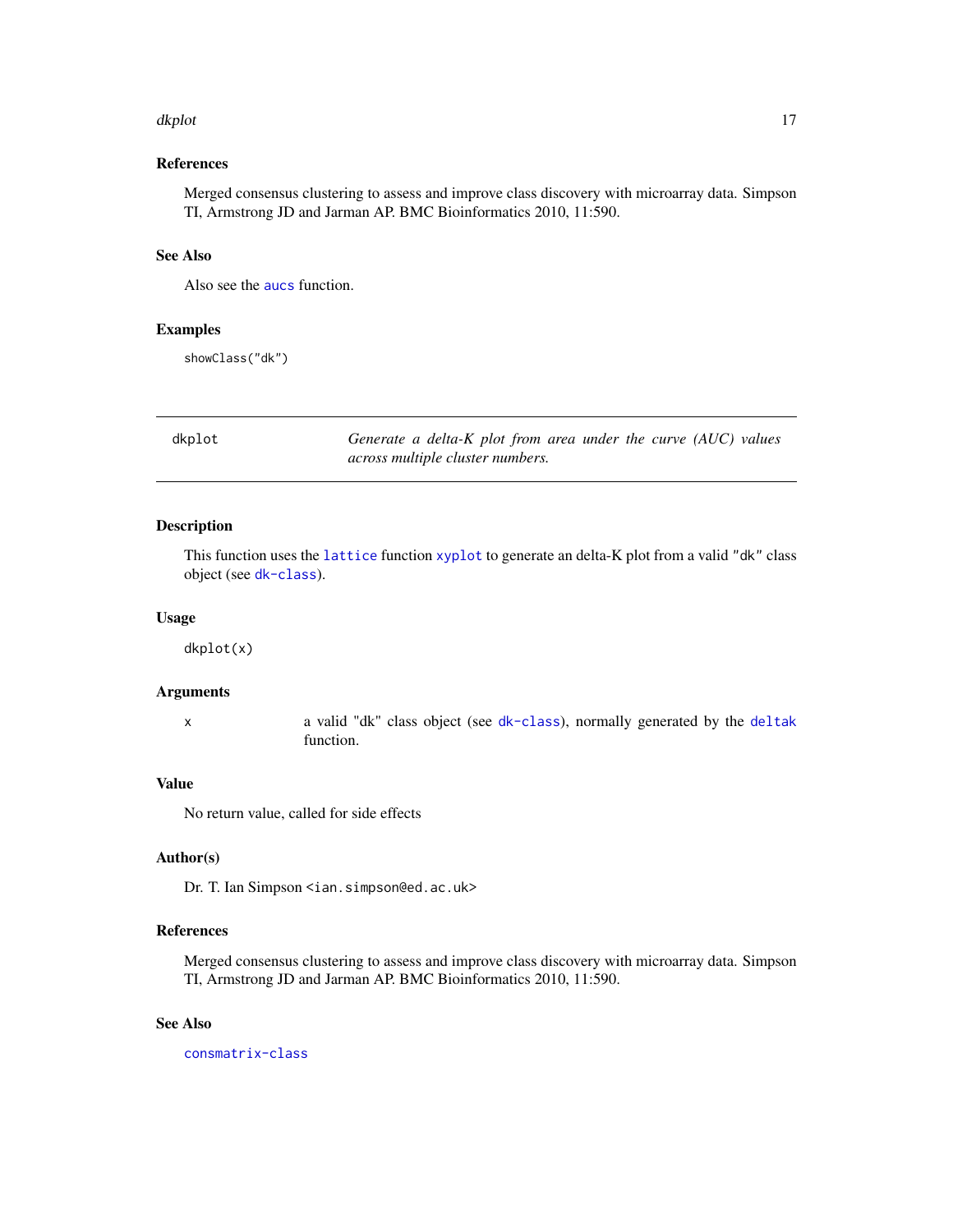# <span id="page-17-0"></span>Examples

```
#load up a test cluscomp result
data('testcmr');
#look at the result structure
summary(testcmr);
#calculate all of the AUC values from the \code{cluscomp} result for algorithm 'kmeans'
kmeanscmr <- testcmr[grep('kmeans',names(testcmr))];
acs <- aucs(kmeanscmr);
#calculate all of the delta-K values
dks <- deltak(acs);
#plot the delta-K curve
dkplot(dks);
```
expressionPlot *Generate a profile plot for the data partitioned by cluster membership.*

# Description

This function uses the [lattice](#page-0-0) function [xyplot](#page-0-0) to generate a profile plot of the data values grouped by cluster in a multi-panel plot. The function takes as input the original data.frame() and a valid "consmatrix" class object (see [consmatrix-class](#page-12-1)) by which to segregate the data.

# Usage

expressionPlot(x,cm);

# Arguments

|    | the original data.frame() object used in the clustering.              |
|----|-----------------------------------------------------------------------|
| сm | a valid "consmatrix" class object generated by the cluscomp function. |

# Value

No return value, called for side effects

# Author(s)

Dr. T. Ian Simpson <ian.simpson@ed.ac.uk>

#### References

Merged consensus clustering to assess and improve class discovery with microarray data. Simpson TI, Armstrong JD and Jarman AP. BMC Bioinformatics 2010, 11:590.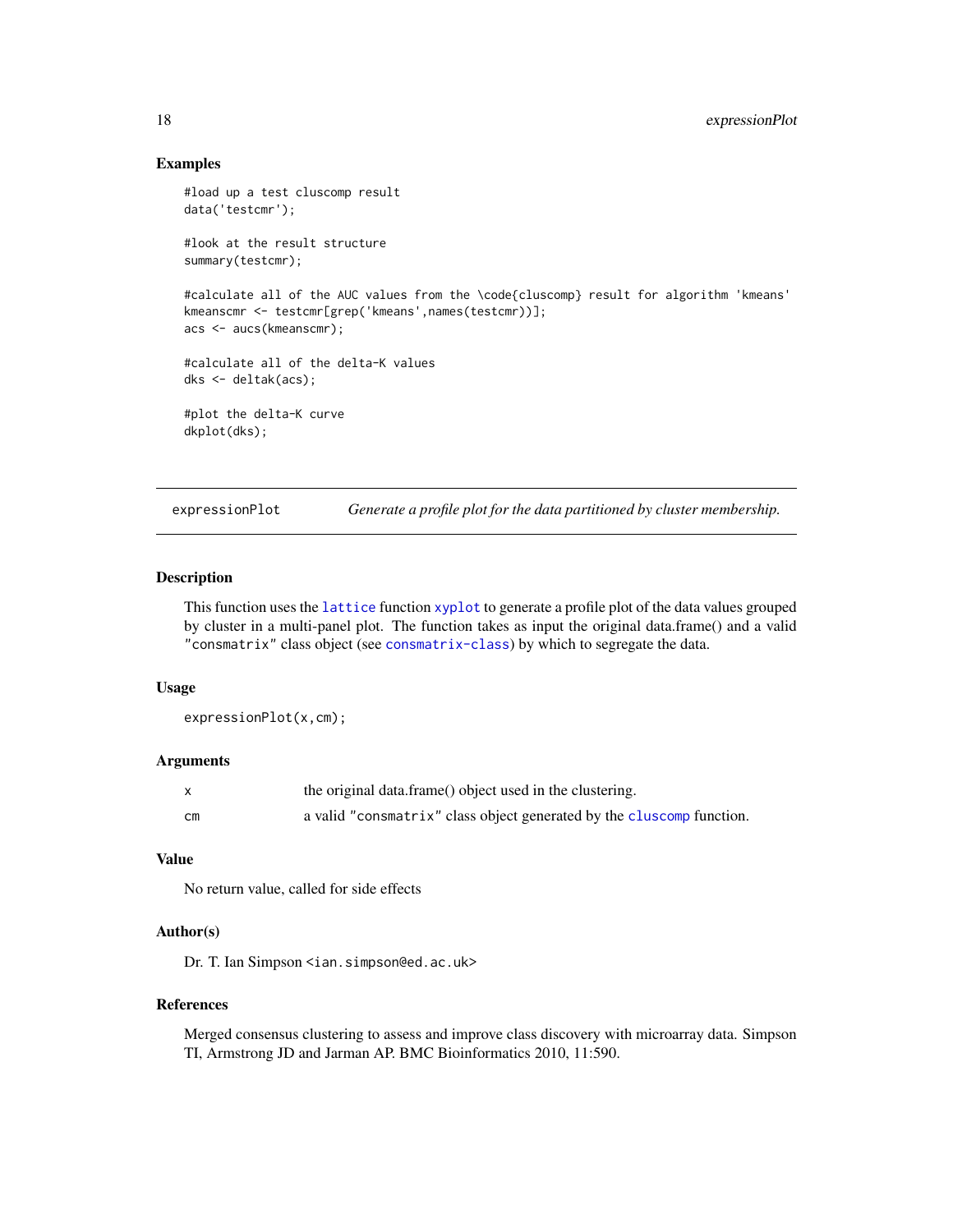# <span id="page-18-0"></span>expSetProcess 19

# See Also

[consmatrix-class](#page-12-1)

#### Examples

#load up the data set data(sim\_profile);

#load up an example cluscomp result with this data data('testcmr');

#plot the expression profiles expressionPlot(sim\_profile,testcmr\$e1\_kmeans\_k4);

| expSetProcess | Internal function to extract the data from an expression Set class object |
|---------------|---------------------------------------------------------------------------|
|               | from the affy package for use with cluscomp                               |

# Description

This is a convenience function that is used internally to allow the user to pass an expressionSet object from the microarray processing package 'affy' directly to the [cluscomp](#page-9-1) function.

#### Usage

```
expSetProcess(x)
```
# Arguments

x An object of class expressionSet from the Bioconductor package 'affy'.

# Value

when called directly, returns a suitably labeled data.frame() object of the expressionSet expression values.

# Author(s)

Dr. T. Ian Simpson <ian.simpson@ed.ac.uk>

# References

Merged consensus clustering to assess and improve class discovery with microarray data. Simpson TI, Armstrong JD and Jarman AP. BMC Bioinformatics 2010, 11:590.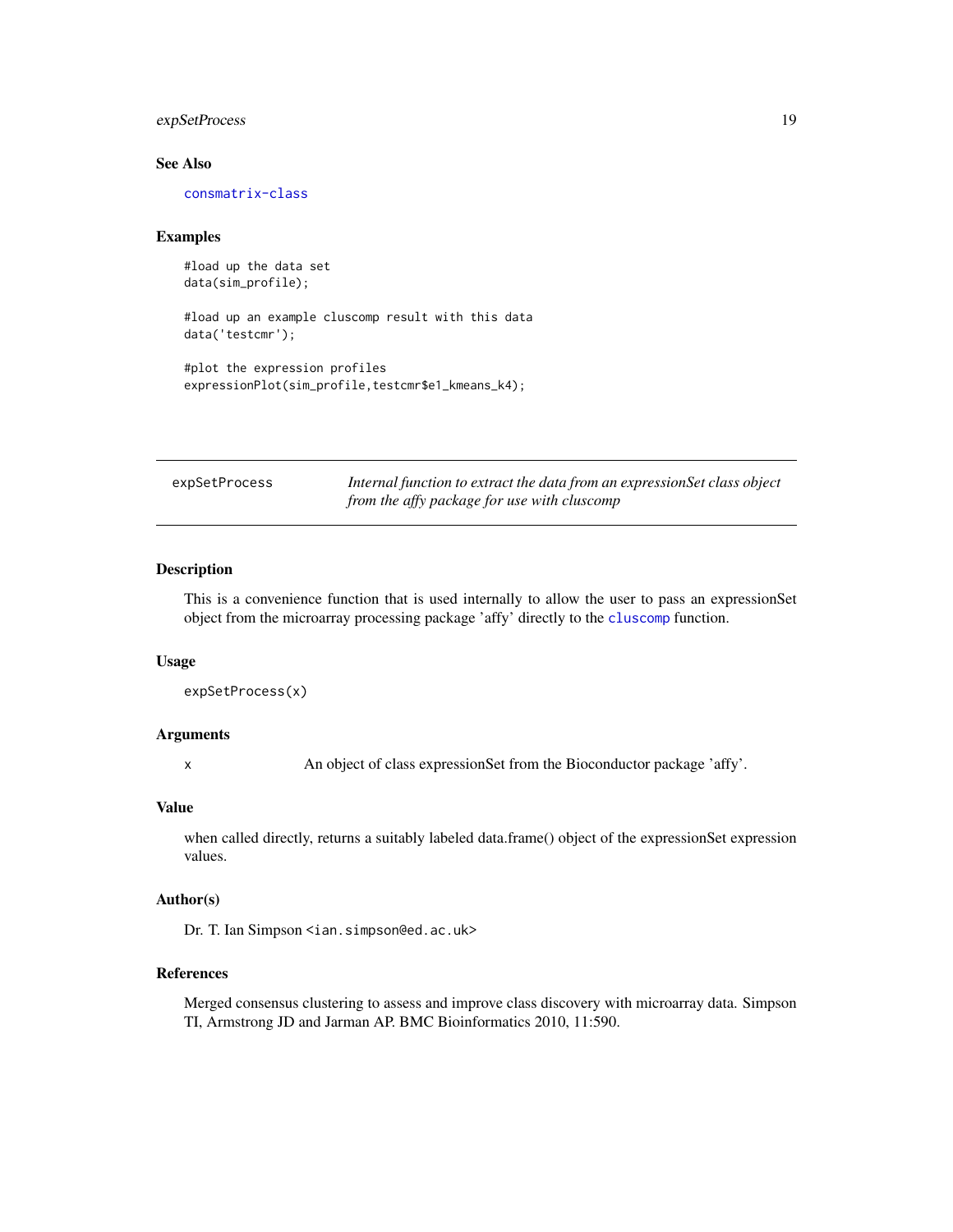<span id="page-19-0"></span>

This function uses the [lattice](#page-0-0) function [bwplot](#page-0-0) to generate a box and whisker plot of membership robustness from the result of a call to the memrob function.

#### Usage

membBoxPlot(x)

# Arguments

x the result of a call to the memrob function.

# Value

No return value, called for side effects

#### Author(s)

Dr. T. Ian Simpson <ian.simpson@ed.ac.uk>

# References

Merged consensus clustering to assess and improve class discovery with microarray data. Simpson TI, Armstrong JD and Jarman AP. BMC Bioinformatics 2010, 11:590.

# See Also

[memroblist-class](#page-21-1),[memrob](#page-20-1)

# Examples

#load up a test cluscomp result data('testcmr');

#calculate the membershpi robustness for one of the clustering results mr <- memrob(testcmr\$e1\_kmeans\_k5);

#plot the bwplot membBoxPlot(mr);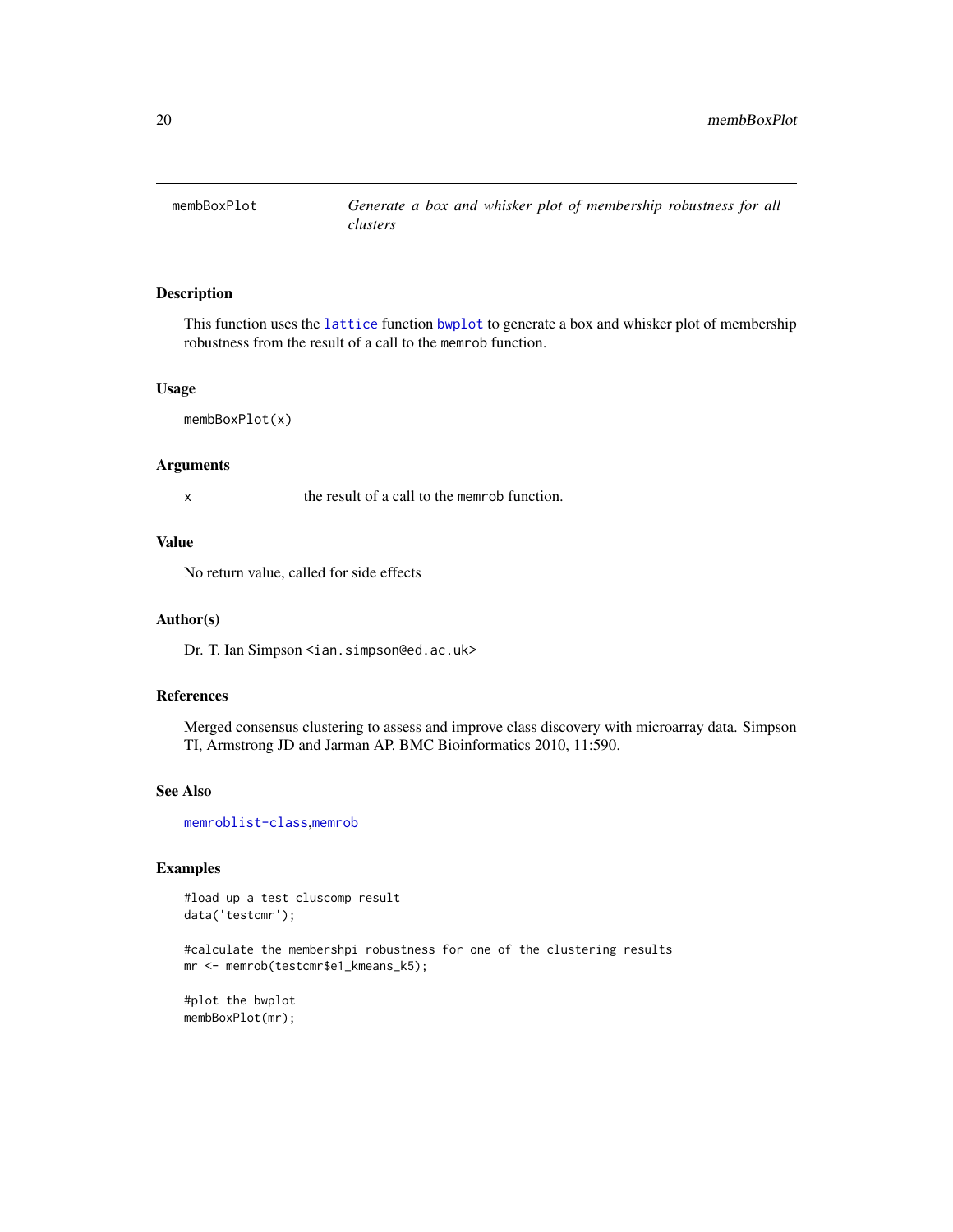<span id="page-20-1"></span><span id="page-20-0"></span>

This function calculates the membership robustness from a [consmatrix](#page-12-2) or [mergematrix](#page-23-1) class object.

# Usage

memrob(x,rm)

#### Arguments

| x  | either a consmatrix or mergematrix object.                                                                                                                                                                                                                                                                                                                  |
|----|-------------------------------------------------------------------------------------------------------------------------------------------------------------------------------------------------------------------------------------------------------------------------------------------------------------------------------------------------------------|
| rm | (optional) if a mergematrix object is passed then you must provide a reference<br>clustering structure to calculate cluster robustness against. These structures are<br>stored with every consmatrix object in the 'rm' slot. You would normally select<br>a reference matrix for a cluster number matching that of the mergematrix (see<br>example below). |

# Value

Returns a list of [memroblist](#page-21-2) class objects, one for each cluster, and the full membership robustness matrix as a [memrobmatrix](#page-22-1) class object.

#### Author(s)

Dr. T. Ian Simpson <ian.simpson@ed.ac.uk>

#### References

Merged consensus clustering to assess and improve class discovery with microarray data. Simpson TI, Armstrong JD and Jarman AP. BMC Bioinformatics 2010, 11:590.

# See Also

Also see [cluscomp](#page-9-1), [consmatrix](#page-12-2) and [mergematrix](#page-23-1).

# Examples

#load cmr (consensus clustering result produced by cluscomp) data(testcmr);

#calculate the cluster robustness of the consensus matrix for pam where k=4 mr1 <- memrob(testcmr\$e1\_kmeans\_k4);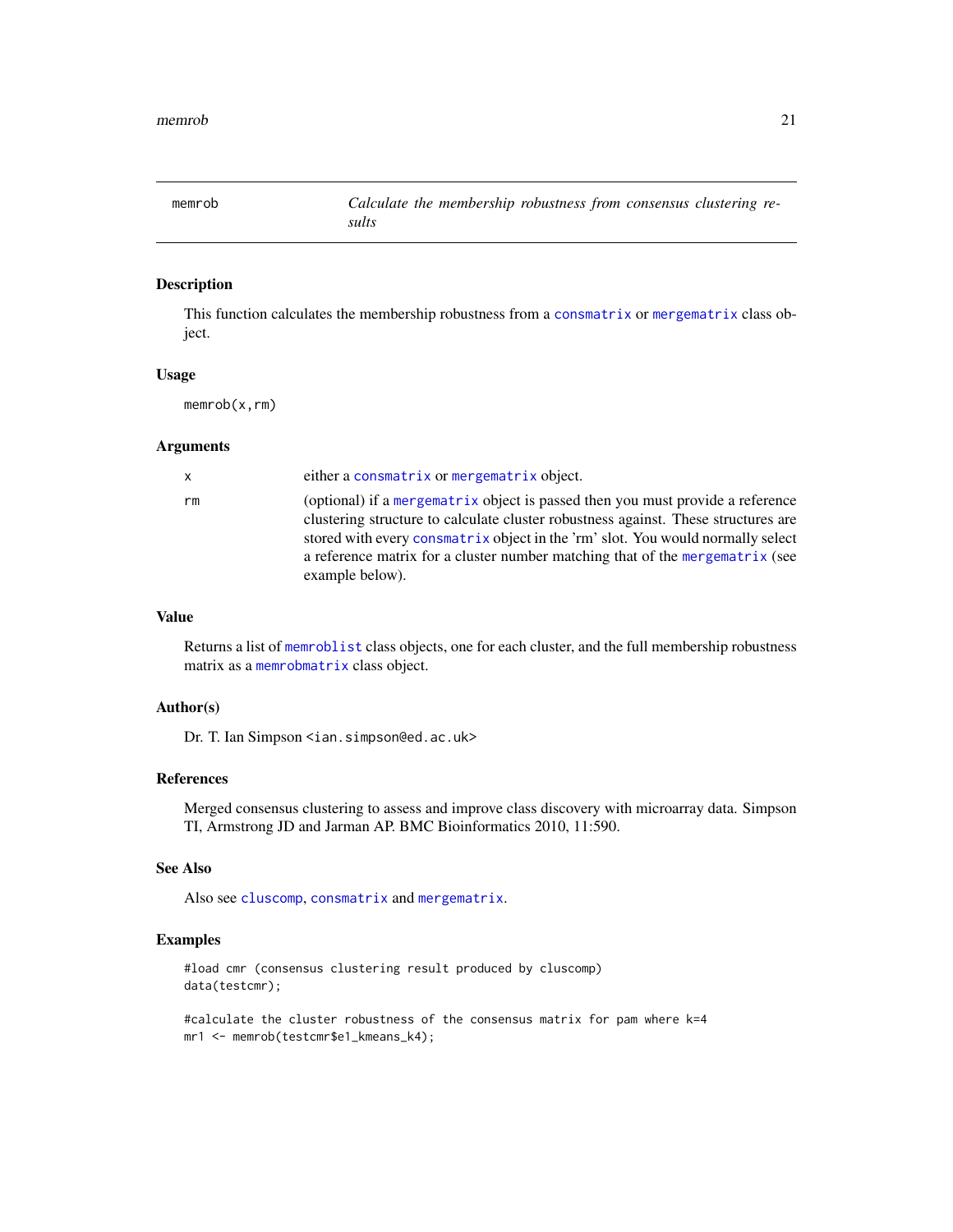```
#show the membership robustness of cluster 1
mr1$cluster1;
#calculate the cluster robustness of the merge matrix in reference
#to the clustering structure of pam where k=4
mr2 <- memrob(testcmr$merge_k4,testcmr$e1_kmeans_k4@rm);
#plot a heatmap of the full membership robustness matrix
heatmap(mr2$resultmatrix@mrm)
```
<span id="page-21-1"></span>memroblist-class *Class "memroblist"*

#### <span id="page-21-2"></span>Description

Objects of class 'memroblist' are created to hold the membership robustness scores for the features (e.g. genes) of a cluster.

# Objects from the Class

Objects can be created by calls of the form new("memroblist",...), although these objects are normally created internally by the [memrob](#page-20-1) function.

# Slots

mrl: Object of class "data.frame" - the membership robustness list itself

#### Author(s)

Dr. T. Ian Simpson <ian.simpson@ed.ac.uk>

#### References

Merged consensus clustering to assess and improve class discovery with microarray data. Simpson TI, Armstrong JD and Jarman AP. BMC Bioinformatics 2010, 11:590.

#### See Also

Also see the [memrob](#page-20-1) function/

# Examples

```
showClass("memroblist")
```
#load a cmr data(testcmr);

#calculate the membership robustness for agnes, k=4 mr <- memrob(testcmr\$e2\_agnes\_k4);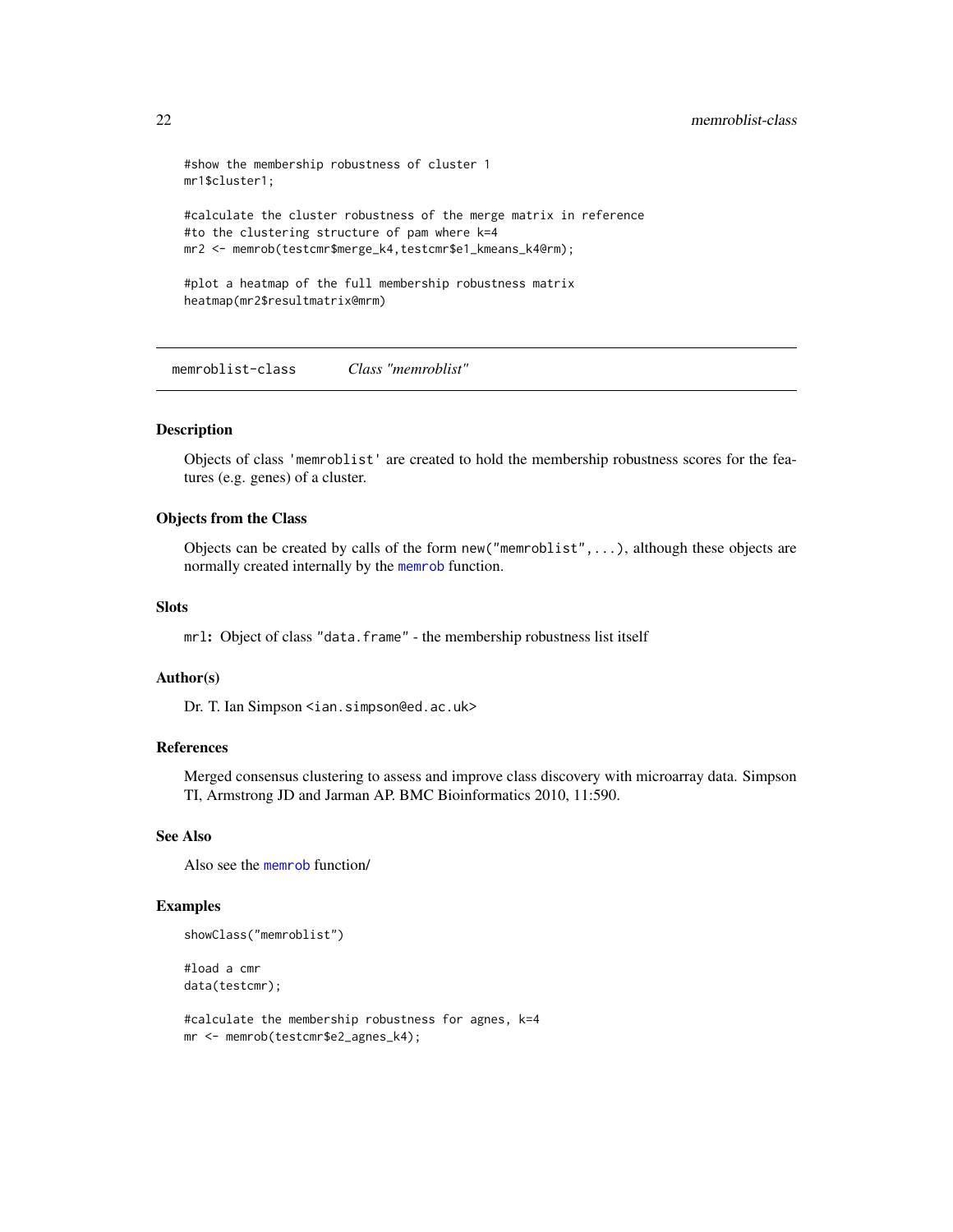# <span id="page-22-0"></span>memrobmatrix-class 23

```
#get a membership robustness list
mrl <- mr$cluster1;
```
memrobmatrix-class *Class "memrobmatrix"*

#### <span id="page-22-1"></span>Description

Objects of class 'memrobmatrix' hold the full membership robustness matrix generated from analysis of a consensus matrix. This includes the calculations of membership robustness for all features (e.g. genes) for each cluster. This can be useful as it allows you to see what conritbution a particular feature (e.g. gene) is making to other clusters. This could resonably be thought of as a measure similar to 'fuzziness' i.e. partial cluster membership. If the value of the membership robustness for a feature is similar in many clusters then that is additional evidence that the feature is not easily placed in any cluster.

# Objects from the Class

Objects can be created by calls of the form  $new("memrobmatrix", \ldots)$ , although they are usually generated internally by the [memrob](#page-20-1) function.

#### **Slots**

mrm: Object of class "matrix" - this is the full membership robustness matrix itself and therefore has the same dimensions as the original data object used in the clustering

# Author(s)

Dr. T. Ian Simpson <ian.simpson@ed.ac.uk>

#### References

Merged consensus clustering to assess and improve class discovery with microarray data. Simpson TI, Armstrong JD and Jarman AP. BMC Bioinformatics 2010, 11:590.

# See Also

Also see the [memrob](#page-20-1) function.

# Examples

```
showClass("memrobmatrix")
```
#load cmr data(testcmr);

#calculate membership robustness mr <- memrob(testcmr\$e1\_kmeans\_k3)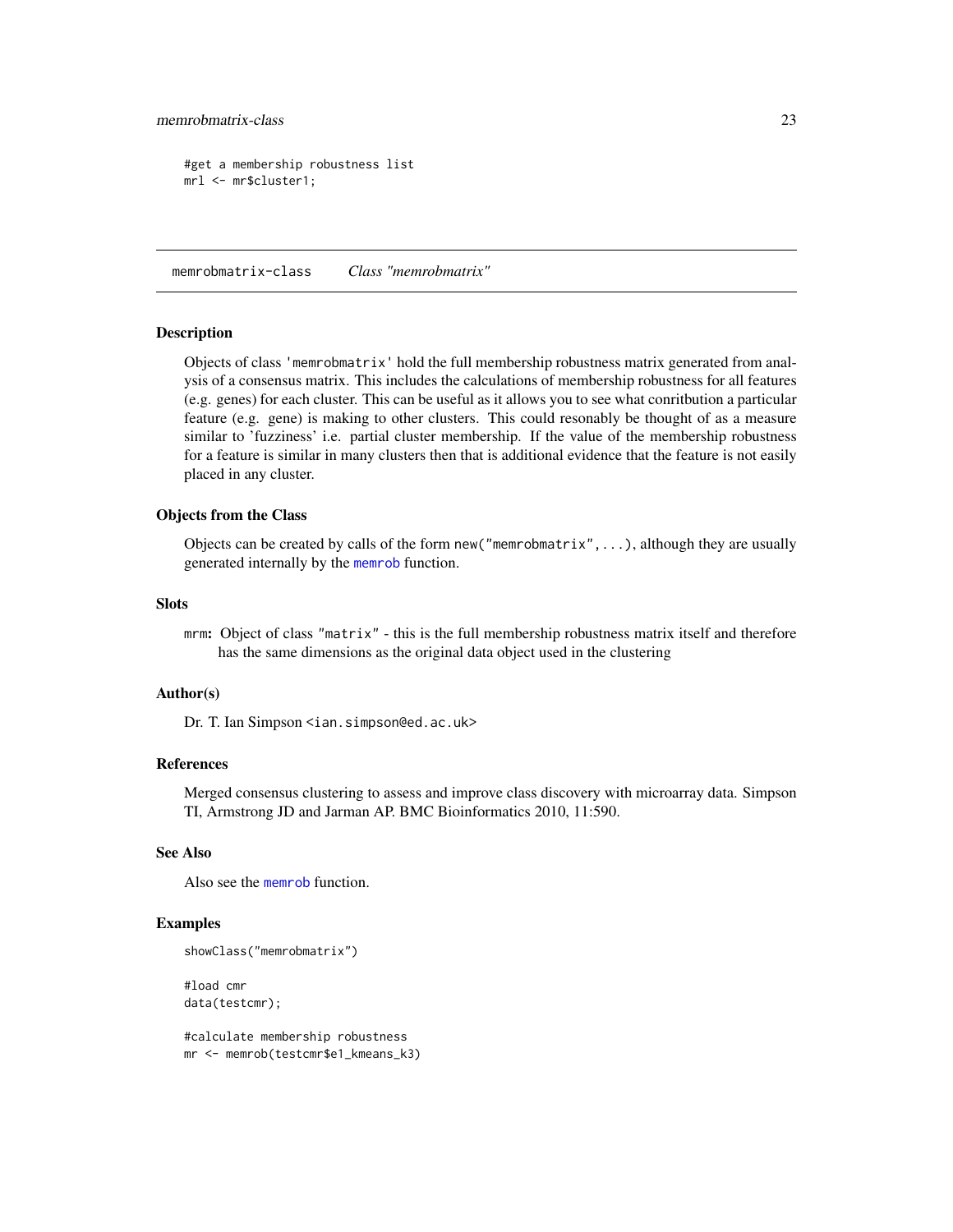```
#get the full membership robustness matrix (matrix itself held in slot 'mrm')
mrm <- mr$resultmatrix@mrm;
```
<span id="page-23-2"></span>mergematrix-class *Class "mergematrix"*

#### <span id="page-23-1"></span>**Description**

Objects of class 'mergematrix' hold the merge matrix in the same way that a consmatrix object holds a consensus matrix. As merge matrices only make sense in the context of the consensus clustering results that were used to generate them we do not store the meta-data for any one consensus clustering parameter set as we do for a 'consmatrix' object. All we need to identify the 'mergematrix' is the cluster number.

#### Objects from the Class

Objects can be created by calls of the form new ("mergematrix", ...), although they are normally generated by the [cluscomp](#page-9-1) function when merge is specfied.

# **Slots**

cm: Object of class "matrix" - the merge matrix itself

- k: Object of class "numeric" the cluster number (k) value for which the merge was calculated
- a: Object of class "character" always takes the value of 'merge' to identify it as a merge matrix

#### Author(s)

Dr. T. Ian Simpson <ian.simpson@ed.ac.uk>

# References

Merged consensus clustering to assess and improve class discovery with microarray data. Simpson TI, Armstrong JD and Jarman AP. BMC Bioinformatics 2010, 11:590.

# See Also

Also see the [cluscomp](#page-9-1) function.

#### Examples

```
showClass("mergematrix")
#load the cmr
```
data(testcmr);

#get a merge matrix object

<span id="page-23-0"></span>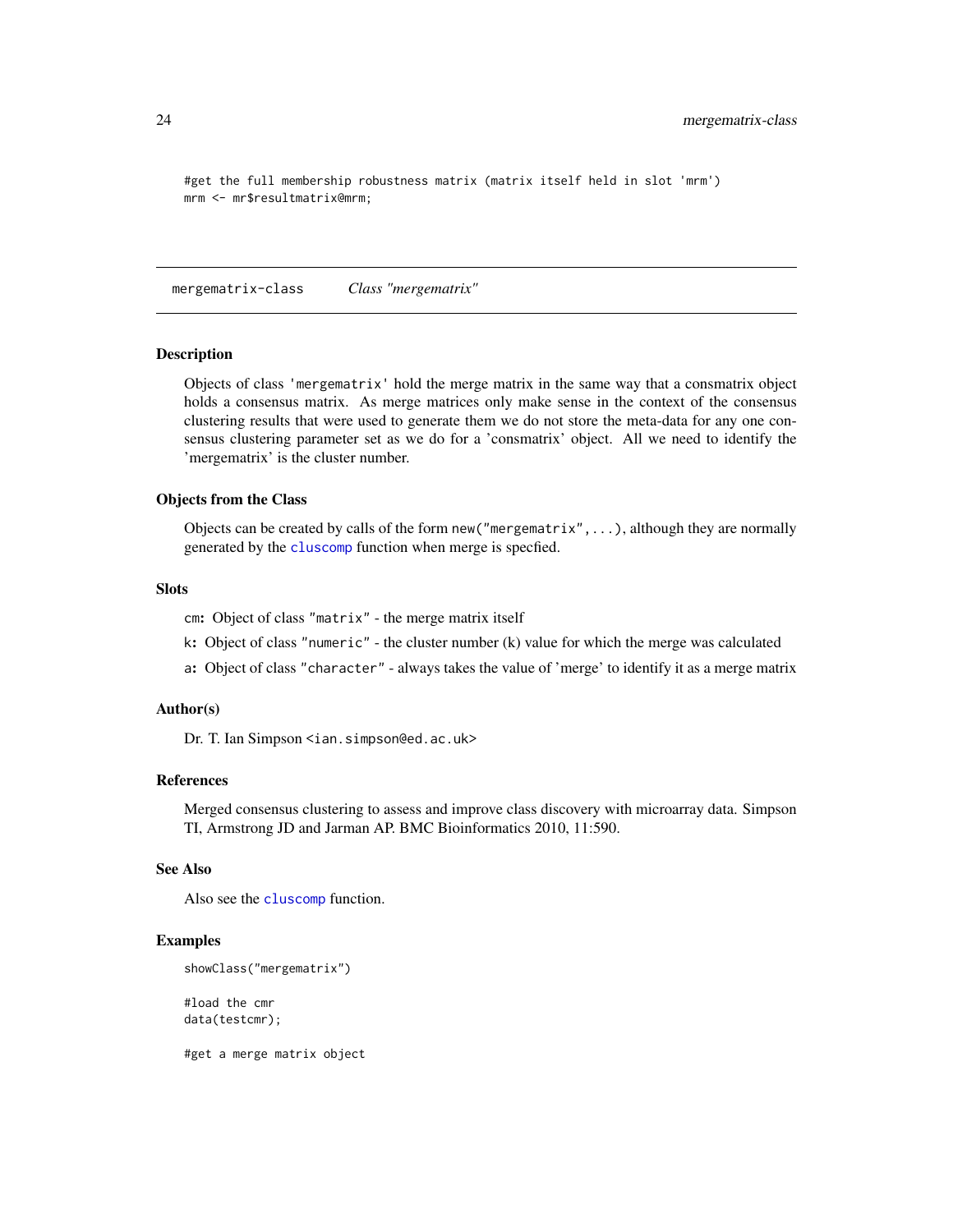#### <span id="page-24-0"></span>wrappers 25

```
mm <- testcmr$merge_k4;
#plot a heatmap of the merge matrix
heatmap(mm@cm);
```
wrappers *Functions to wrap command calls to clustering functions*

# Description

These are primarily internal functions called by [cluscomp](#page-9-1) to execute clustering runs and are unlikely to be used directly. The wrappers are detailed in the algorithm.R file of the clusterCons package and the user can add their own wrappers to this to extend the number of algorithms supported. These five wrappers allow the user to specify the conditions under which the corresponding clustering algorithms are run and follow exactly the same specifications as the corresponding [cluster](#page-0-0) functions (see [agnes](#page-0-0), [pam](#page-0-0), [hclust](#page-0-0), [diana](#page-0-0) and [kmeans](#page-0-0)).

# Usage

```
agnes_clmem(x, clnum, params = list())
pam_clmem(x, clnum, params = list())
hclust_clmem(x, clnum, params = list())
diana_clmem(x, clnum, params = list())
kmeans_clmem(x, clnum, params = list())
apcluster_c1mem(x,clnum,params = list())
```
# Arguments

| $\mathsf{x}$ | A data frame of numerical values to be clustered which must pass the data check<br>function. This function simply checks that there are no missing values, that all<br>of the data is numeric and that row names and column names are unique. This<br>is essential to ensure that individual rows (e.g. genes) and columns (e.g. experi-<br>mental conditions) can be identified consistently. |
|--------------|------------------------------------------------------------------------------------------------------------------------------------------------------------------------------------------------------------------------------------------------------------------------------------------------------------------------------------------------------------------------------------------------|
| clnum        | The number of specified clusters. When using the cluscomp function, this will<br>be over-ridden by the cluster range specified using the parameters clmin and<br>clmax (see cluscomp for details).                                                                                                                                                                                             |
| params       | A list of key, value pairs specifying the parameters to pass to the clustering<br>algorithm. These follow the exact specification of the original functions in the<br>cluster package (see agnes, pam, hclust, diana and kmeans).                                                                                                                                                              |

# Value

Returns a data.frame with row.names matching that of the data.

cm cluster membership identifier specifying the cluster into which the row has been classified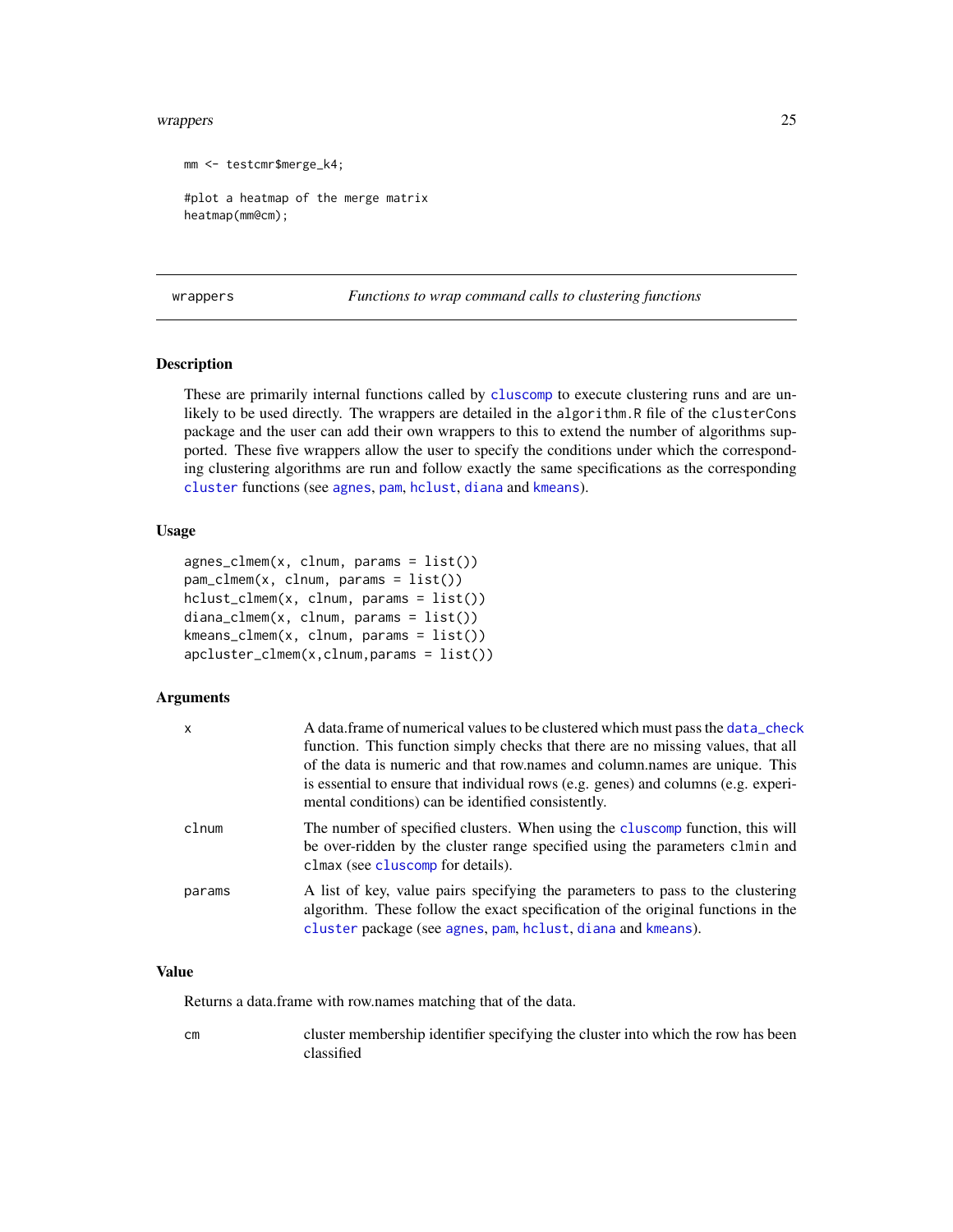# <span id="page-25-0"></span>Author(s)

Dr. T. Ian Simpson <ian.simpson@ed.ac.uk>

# References

Merged consensus clustering to assess and improve class discovery with microarray data. Simpson TI, Armstrong JD and Jarman AP. BMC Bioinformatics 2010, 11:590.

# See Also

[cluster](#page-0-0), [agnes](#page-0-0), [pam](#page-0-0), [hclust](#page-0-0), [diana](#page-0-0), [kmeans](#page-0-0) and [apclusterK](#page-0-0)

# Examples

```
#load some data
data(sim_profile);
```
#run a basic agnes clustering with 3 clusters cm <- agnes\_clmem(sim\_profile,3);

```
#pass some more complex parameters
agnes_params = list(metric='manhattan',method='single');
cm <- agnes_clmem(sim_profile, 3,params=agnes_params);
```